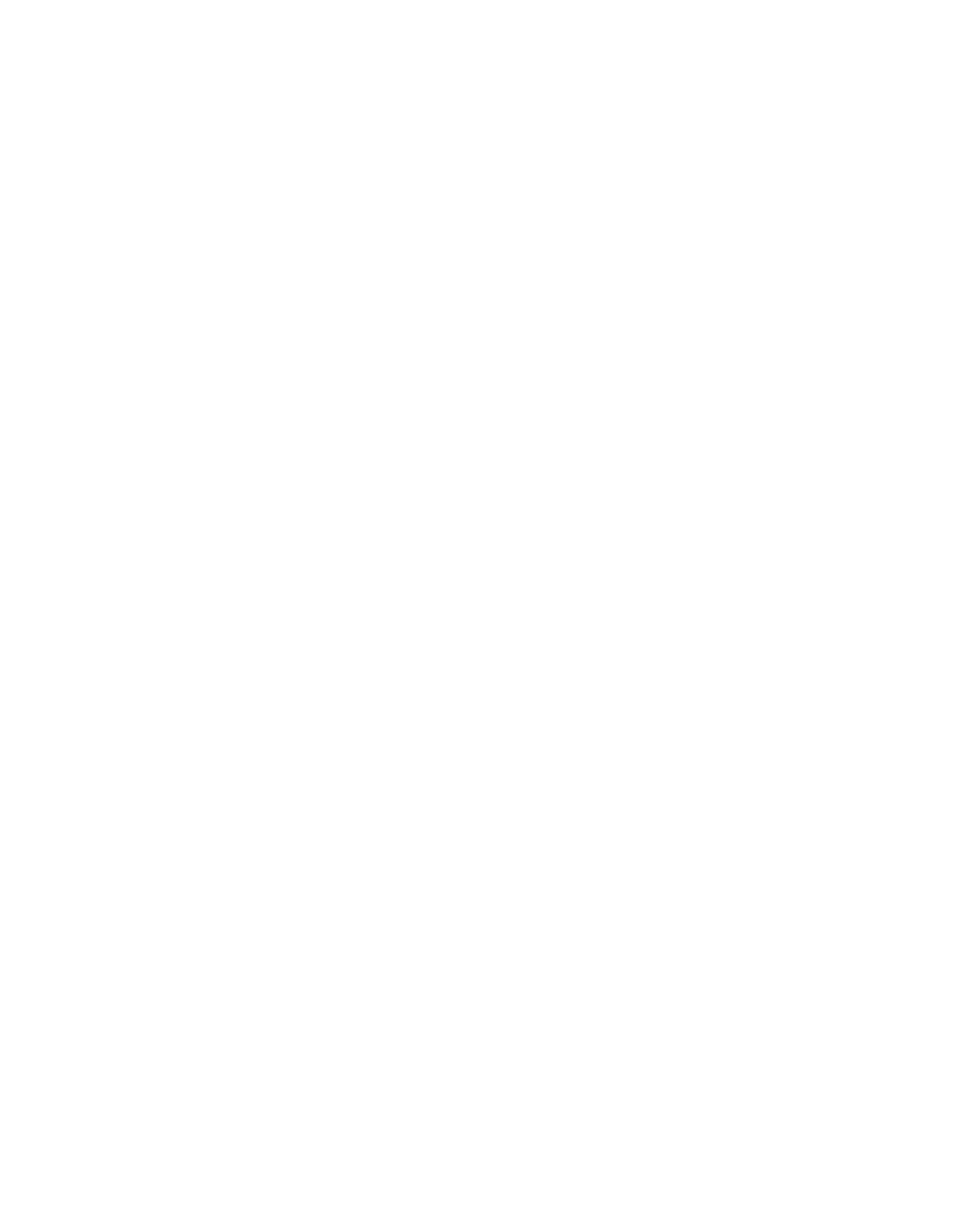## **On the Holocaust and Other Genocides**

Yehuda Bauer

JOSEPH AND REBECCA MEYERHOFF ANNUAL LECTURE 5 October 2006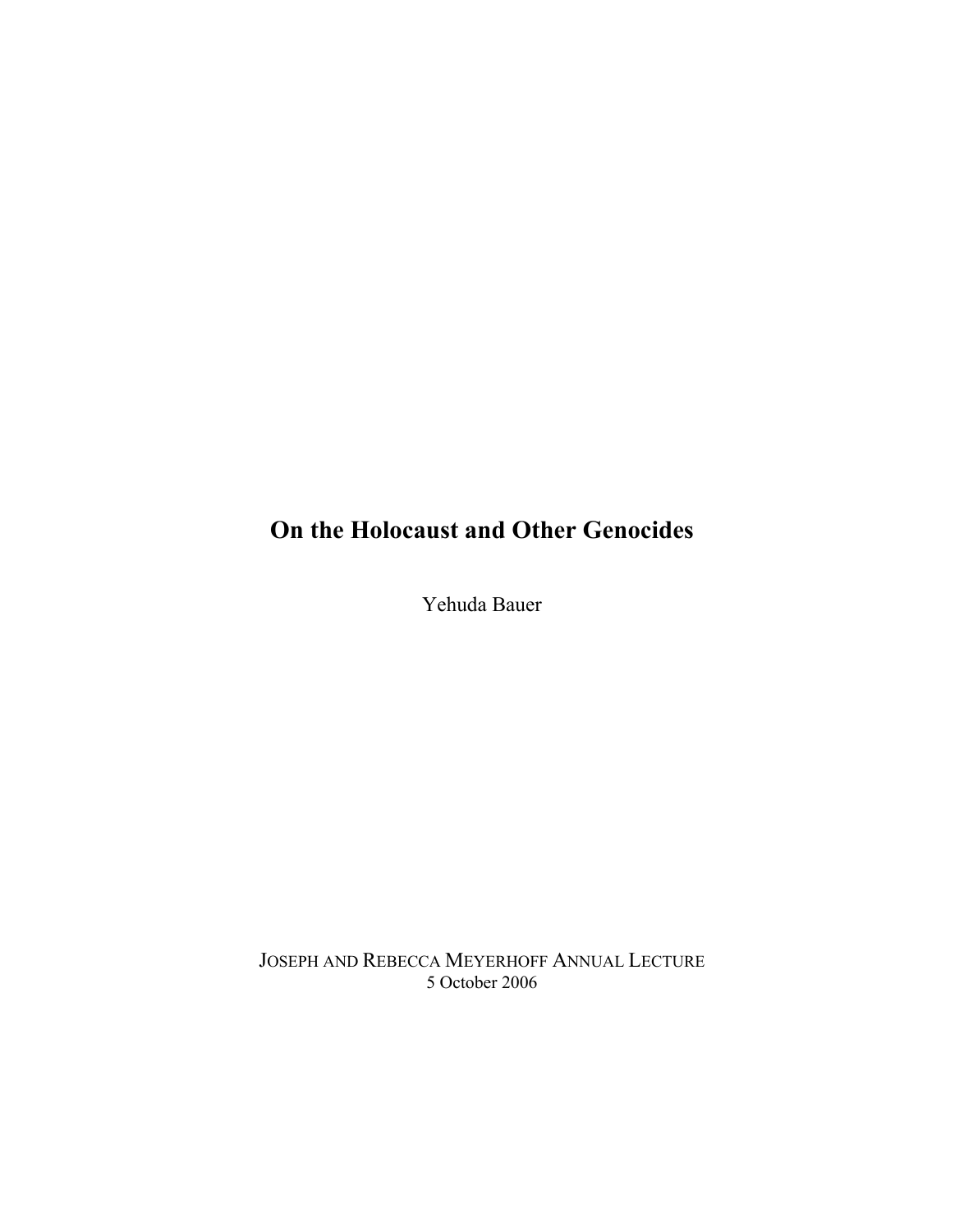The assertions, opinions, and conclusions in this occasional paper are those of the author. They do not necessarily reflect those of the United States Holocaust Memorial Council or of the United States Holocaust Memorial Museum.

First printing, February 2007

Copyright © 2007 by Yehuda Bauer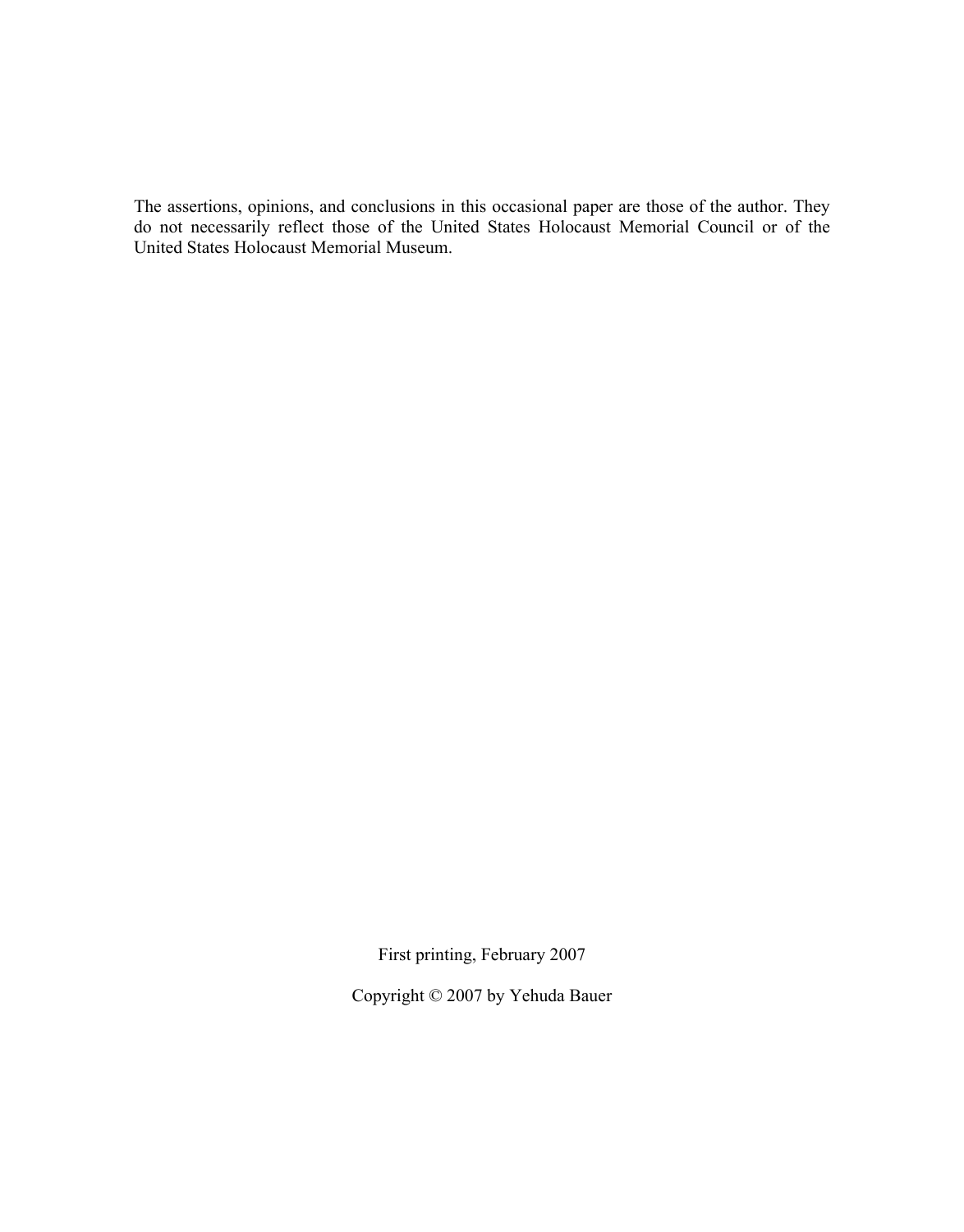THE JOSEPH AND REBECCA MEYERHOFF ANNUAL LECTURE was endowed by the Meyerhoff family in 1994 to honor excellence in research and foster dissemination of cuttingedge scholarly work on the Holocaust and its legacy. Joseph and Rebecca Meyerhoff of Baltimore, Maryland, were active philanthropists in the United States and abroad, focusing especially on Jewish learning and scholarship, as well as on music, the arts, and humanitarian causes. Their children, Eleanor Katz and Harvey M. Meyerhoff (Chairman Emeritus of the United States Holocaust Memorial Council), have endowed this lecture, which is organized by the Museum's Center for Advanced Holocaust Studies.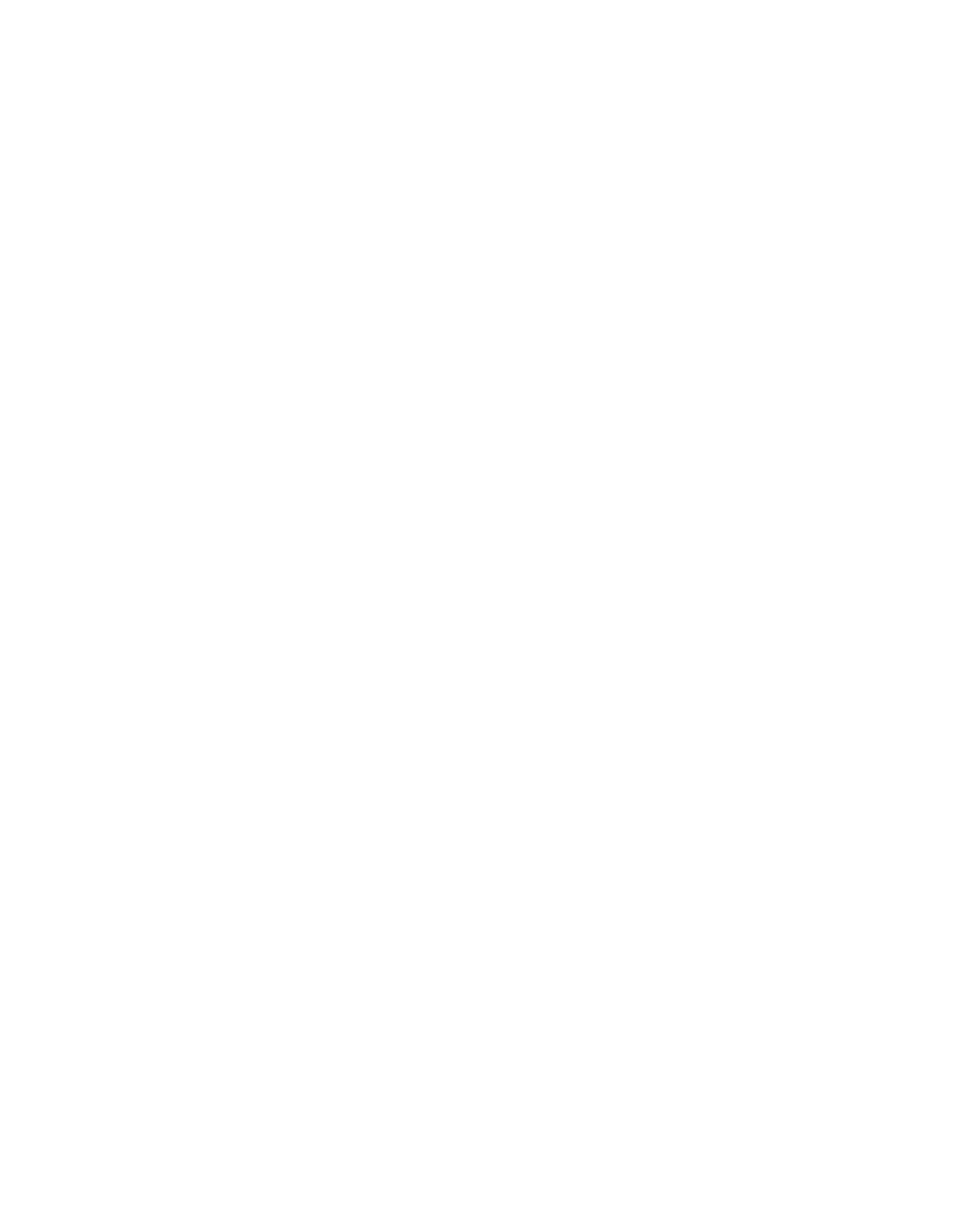There can hardly be a doubt that one of the most problematic documents in international relations is the 1948 Convention on the Prevention of the Crime of Genocide, which was ratified by most countries of the world. As we all know, it was originally the brainchild of Raphael Lemkin, a Polish-Jewish lawyer who managed to flee from Europe in the early stages of World War II, and who coined the term genocide. He was influenced, after 1945, by what he had come to know about the murder of Jews and Poles, so that what we today call the Holocaust, that is the genocide of the Jews, was at the beginning and the center of the development of the idea, which he had actually developed since 1933 at the latest, during the war and leading up to the Convention. However, the Convention as adopted differed markedly from Lemkin's original ideas. It was the result of horse-trading between the West and the Soviet Bloc, not an academic exercise. You know the wording, and I don't have to repeat it. It talks about the intent to annihilate ethnic, national, racial, and religious groups as such, in whole or in part, and lists five ways in which the perpetrators do it: killing members of the group; causing serious physical or mental harm to the group; creating conditions of life that prevent the group's existence; preventing births of members of the targeted group; and kidnapping children of the targeted group. It is unclear if all these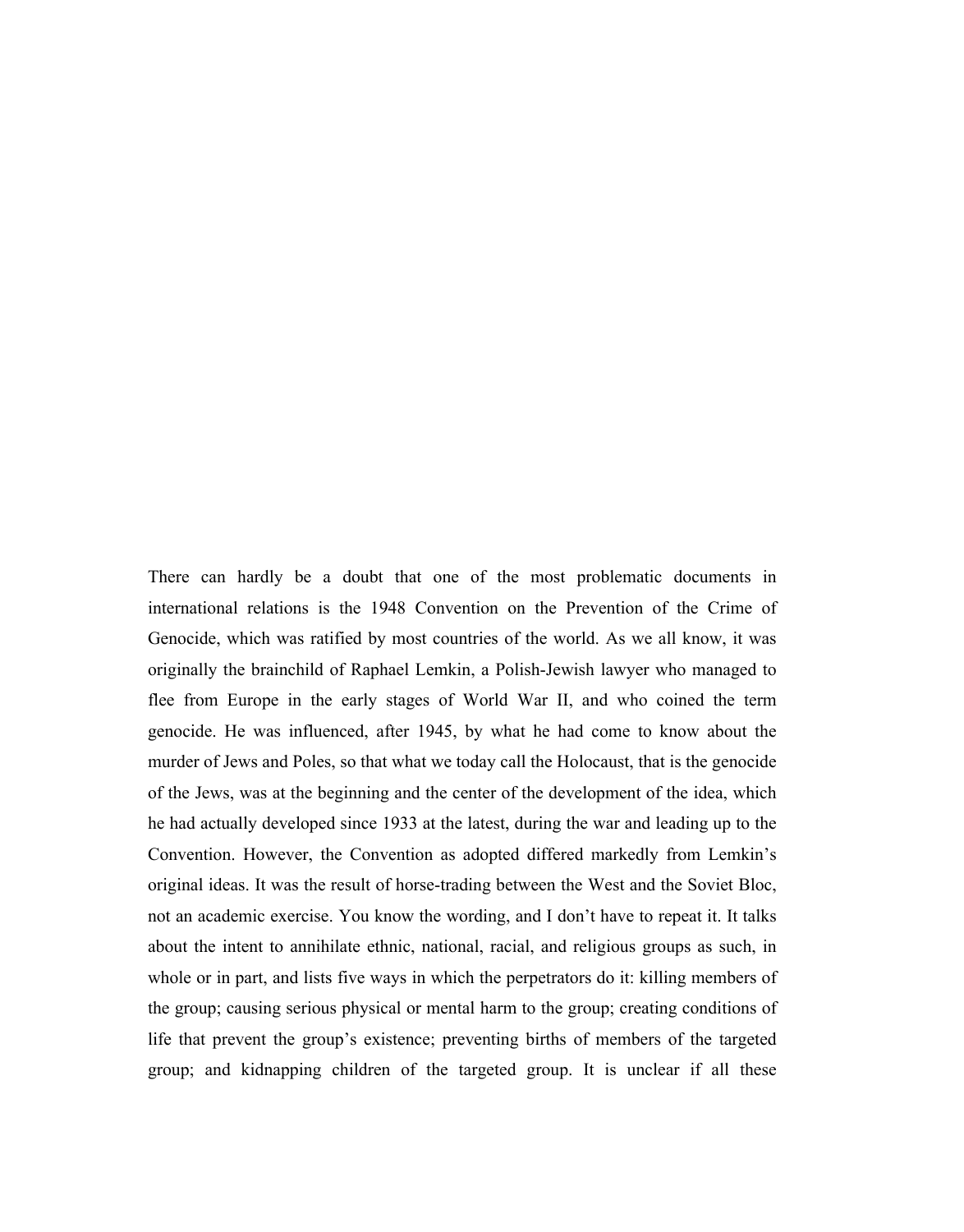conditions, or only one or two, have to be fulfilled for the murder to be called a genocide. It is unclear when a mass killing becomes a genocide. It is rather pointless to talk about kidnapping children or preventing births, when all the members of the group are targeted, as was the case in the Shoah, and all the women and children are to be murdered anyway. Also, it is difficult to see shoving people into gas chambers as creating conditions of life designed to prevent the victims' existence. And, in the Shoah, not just certain members of the group were targeted, but all of them. In the case of Rwanda, it is equally problematic. Hutu and Tutsi are not ethnic groups—they speak the same language, have the same culture, and are members of the same religious denominations. The differences were originally class differences, and they were exacerbated by European missionaries and colonialists who introduced a basically racist terminology. Strictly speaking, the description of the Rwandan tragedy as a genocide could be challenged. But of course it was a genocide, so the thing that is wrong is the definition.

There is no historical research worth talking about regarding genocides before the twentieth century, though it is perfectly clear that the treatment of American Indians, throughout the American continent, was genocidal. So was the case of the destruction of Carthage, or even possibly the Irish famine. But we need sharper analytical tools than the ones provided to us by the 1948 Convention to call a genocide a genocide when we see it. At Soviet insistence, mass murder for political reasons, which we now call politicide, was excluded—obviously, because otherwise the USSR could have been accused of genocide. Religious groups were included, although there is a basic difference between them and ethnic groups. Religious allegiances, at least theoretically, though by no means always practically, are a matter of choice. European Jews and those in Moslem countries threatened with death in the pre-modern period could convert, and thereby save their lives, though even there one has to add—not always. But if you are born a Jew, a German, a Russian, an Arab, or a Chinese, you usually are stuck with your ethnicity, because after you are born it is too late to choose your parents. You can perhaps change, as an individual, the ethnicity of your children and grandchildren by making an effort to distance yourself from your original ethnicity.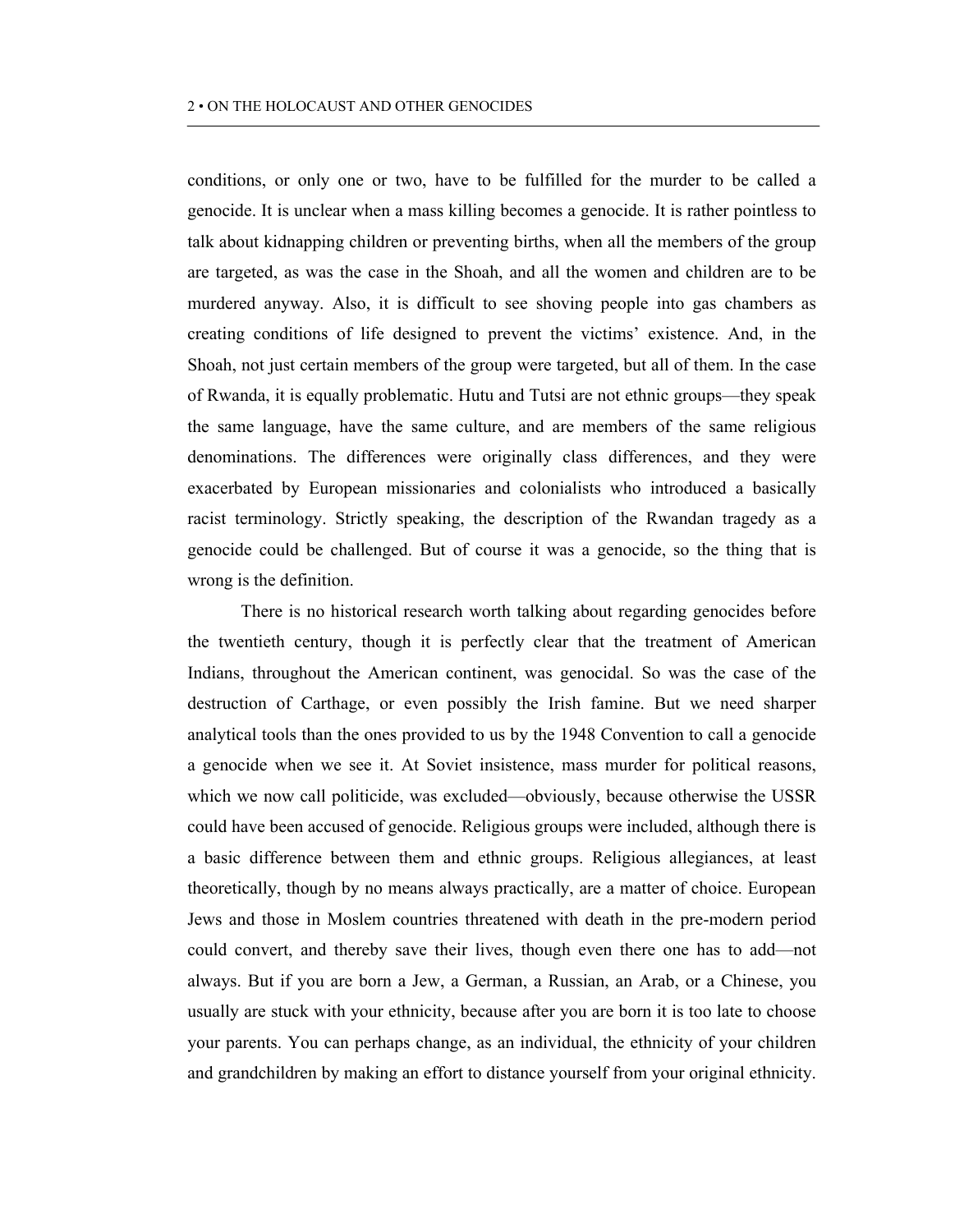A group as a group cannot normally do it, though it can be assimilated into another ethnicity in the long run, either by force, or by a multi-generational process of voluntary or involuntary assimilation. However, in general, group changes of ethnicity are extremely difficult. The difference between them and religious groups is obvious. But there is no logic in including religious but not political groups in definitions of genocide, because in principle—again, not necessarily in practice—you can change your political allegiances. Millions of good communists became good Nazis in Germany, and after the war millions of good East German Nazis became good communists again. But if you want to exclude both religious and political groups, because they are in principle of a different quality than ethnic or national ones, then you have to limit the term genocide to ethnic groups only, and use other terms for the other kinds of mass destruction.

Another problem lies in the use of the term 'racial.' By now we know that all humans originate from a group of Homo sapiens who developed some half a million years ago in East Africa. All humans today, without exception, are descendants of that group, whether they are Australian aborigines, Central African pygmies, Einstein, Hitler, Stalin, Bush, Merkel, or Olmert. There are, in other words, no races. Differences in color of skin are secondary mutations caused mainly by climate. The Jews are an excellent example of this: go out on an Israeli street and you will find white Jews, black Jews, brown Jews—those are actually the majority in Israel—and if there were blue and green humans, you would no doubt have blue and green Jews, too. We are as pureblooded as any Washington street poodle. Race should not be included in a definition of genocide; racial prejudice should, because people have it and it causes mass murder.

There is another problem—the definition talks about partial or total annihilation of groups. There is a difference between them. If every individual of a group is to be murdered, there are no chances of a rebirth of the group as such, and then all the other parts of the definition become inoperative. That is the main difference between the genocide of the Jews, which we call, inaccurately and wrongly, the Holocaust, and,

1

The ancient Greek word "Holokaustos" meant "whole-burnt offering," obviously not what happened during the Shoah.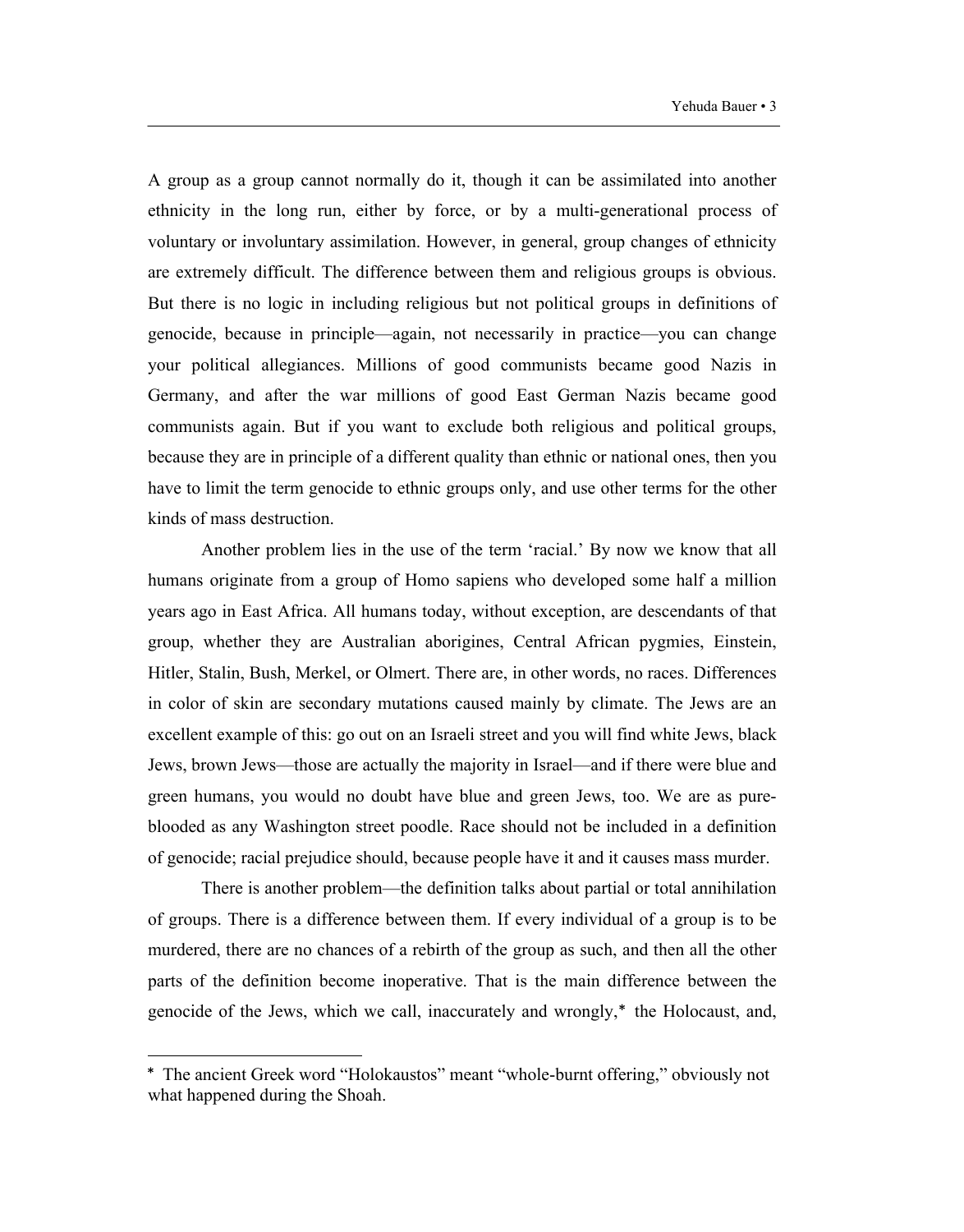say, the genocide of the Roma, the Gypsies. There was never a German plan to murder all the Roma, or all the Poles for that matter. But all Jews, anywhere, were to be murdered.

In the end, this playing around with definitions, so dear to us academics, is really quite pointless, except that we are stuck with the Convention's definition as a possible political tool, and of course we know that that tool has never been used. But it is worth remembering that our definitions are abstractions from reality, and reality is much more complicated than our definitions can be, and rather than trying to fit reality into the abstraction, we should adapt the definitions to reality. The reality is that humans are the only mammals that kill each other in large numbers, because quite obviously their psychological make-up makes that possible. The proof of this lies in all our laws that make murder illegal. If there was no inclination to murder, it would be unnecessary to have laws against it, and we would perhaps be left with nine, instead of ten, commandments; commandments that have always been suggestions, never commandments. The reason for this inclination, or basic instinct, is, some psychologists tell us, the desire, which we inherited from our prehistoric ancestors, to defend ourselves, our nuclear families, our clans, and mainly the territory necessary to maintain them from real or imagined competition, invasion, or other danger. We seem to be psychologically equipped to kill anyone whom we see, rightly or wrongly, as a threat.

If so, the question arises whether there is any way of stopping mass killings and genocides. On the face of it, the prospects are not rosy. Some years ago, the American sociologist Rudolph J. Rummel estimated the number of civilian victims of governments and political movements in the first eighty-seven years of the twentieth century—the dates were chosen arbitrarily—at 169 million, as compared to the thirtyfour million soldiers who died during the same period, which includes the two world wars, or four times more civilians than soldiers. Thirty-eight million of the 169 million civilians died in genocides, as defined by the Convention, and of these close to six millions died in the Shoah. Rummel, who in the meantime has increased his estimates considerably, calls the murder of civilians democide, or the murder of people, and that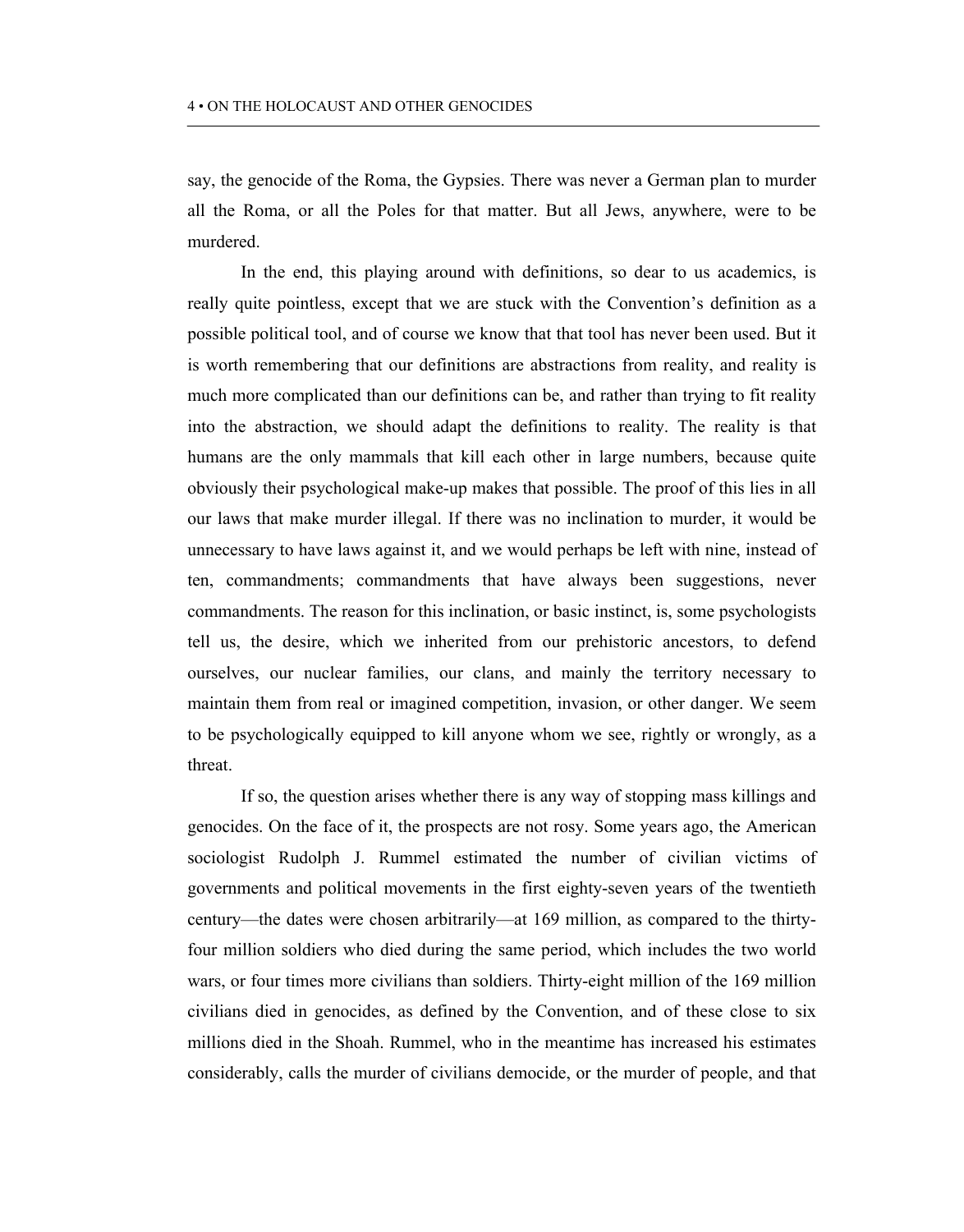includes all mass killings, including genocides according to the Convention. Experts have their problems with Rummel's figures. But whether he is ten, or twenty, or even more percent off the mark, is not really relevant; the overall picture does not change.

However, just as one can say that mass murder has been with us since time immemorial, and most probably before that, one can also say that the opposite, namely selfless sacrifice for others, has been with us as well. The yearning for death and the yearning for life, the latter described by Freud in what appears to be a much too strong emphasis on the sexual drive, are both, apparently, part of our basic make-up. In the real world, as well as in the imagined world of literature that reflects it, both have a parallel existence. Righteous among the nations, and that includes whole communities, even whole ethnic communities, such as the Danes, rescued Jews; righteous Turks and Kurds rescued Armenians during the Armenian genocide; righteous Hutu rescued Tutsi in Rwanda, and so on. Often, such activities involved real self-sacrifice for a total stranger. It is that other pole of our mental and instinctual being that makes action against genocide a realistic prospect, albeit a difficult and perhaps remote one.

There is no doubt that we live in a small world that is threatened by human selfdestruction, made possible by technological advances. Such threats include not only genocides and other mass murders, but also power struggles of nations armed with weapons of mass destruction; ecological disasters created by human interference with nature; and epidemics against which there is no known cure. Genocides, therefore, are not the only major problem we humans have created for ourselves. And, of course, one always has to remember that the human race began its meteoric rise not a few thousand years ago as the Bible says, but some half a million or a million years ago, and its presence on this planet is limited in time. Sooner or later we shall disappear, having run our course, so to speak. With us will disappear our cultures, our achievements and failures, our God or Gods, our beliefs, our hopes, and our vanities. But what we want to do, I think, is hope that should happen later rather than sooner.

Technological advances have been registered not only in weaponry, but in other fields that threaten us. In the U.S., social scientists have developed sociological and politological models based on a large number of variables that make it possible to make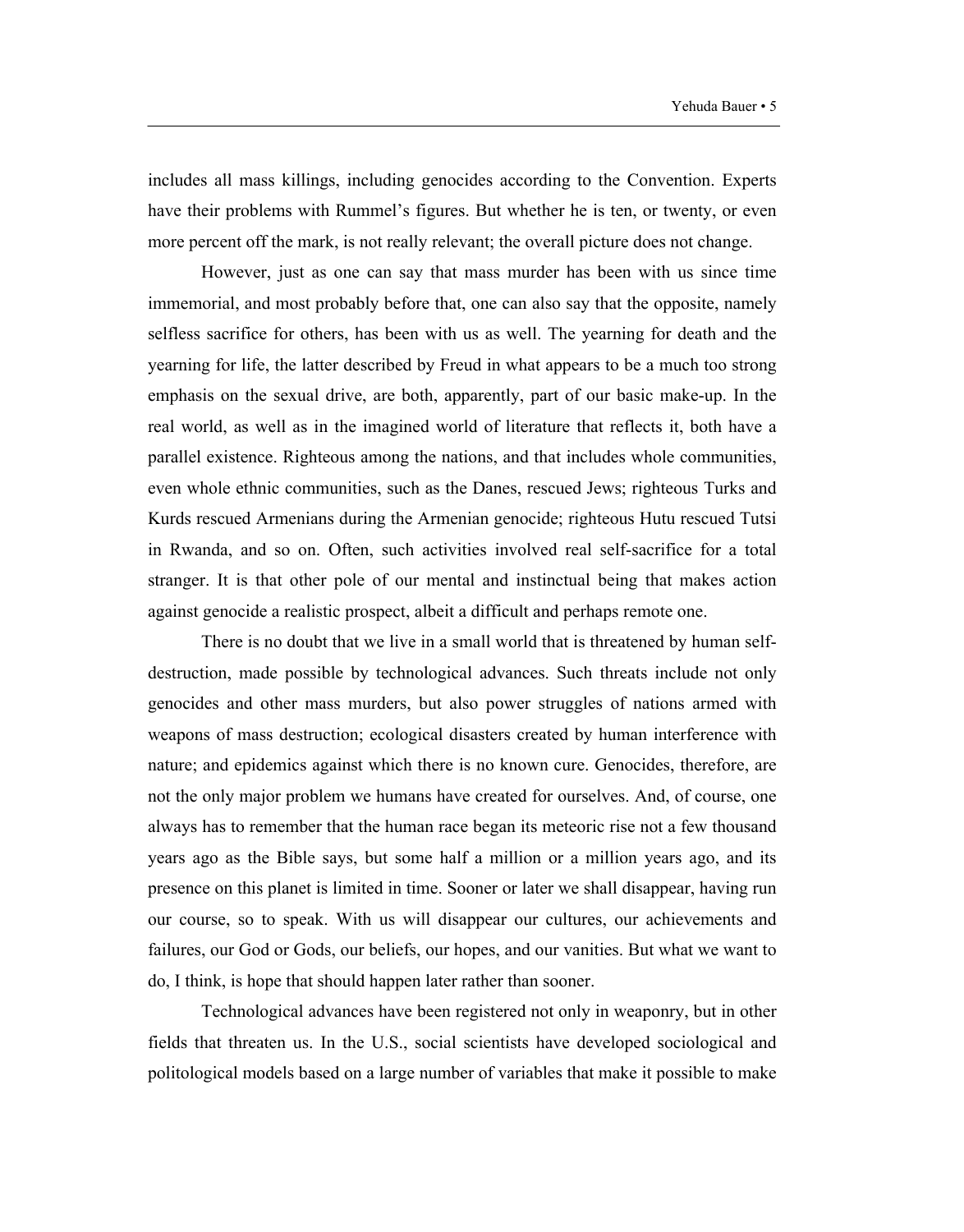realistic risk assessments of genocidal developments. It is possible today to identify places in the world where mass murder is going to develop unless something is done to prevent them. This has led to the development of a model of early warning, which enables us to predict, with more than a fair measure of accuracy, that within three to six months such threats may actually turn into mass destruction of human life. Not that one needed such predictions in the cases of Rwanda or Darfur; not only prediction, but close to actual knowledge was and is there, and it is political will, not early warning, that is needed to prevent genocidal developments. The U.S. and U.K. governments, among others, as well as the UN, have such predictive means at their disposal today.

At the genocide prevention conference in Stockholm, on January 27, 2004, in order to get around the Convention's problematic definitions, I suggested a description, not a definition. I suggested we deal with four types of what one may call genocidal events: one, genocides according to the Convention's definition; two, politicides, that is mass murders with political, economic, and social motivations; three, ethnic cleansing when the purpose is to eliminate an ethnic group as such; and four, global genocidal ideologies that preach murderous propaganda and practice mass murder, such as Radical Islam. In the meantime, a Special Adviser on the Prevention of Genocide has been appointed, Dr. Juan Méndez, who has been working now for about two years. No world peace is in sight, but in the future maybe some very small steps towards a reduction of the dangers could be achieved. You see, I don't believe in utopias: to turn Lord Acton's famous quote around, utopias always kill, and radical utopias such as communism, National Socialism, fascism, nationalism, religious extremism, and the like, kill radically. I therefore also do not believe in a good world or in the coming of an earthly or a heavenly Messiah to deliver us from ourselves. I think and I hope that with a lot of luck and very hard work, we may possibly make the world in which we live a tiny little bit better than it now is.

What are the options? We have to test options not in learned papers, though we must have those as a necessary background, but in the face of the terrible problems the world faces with genocides present and future. Today, this means that we have to discuss Darfur, which is clearly a genocide, even according to the Convention, and we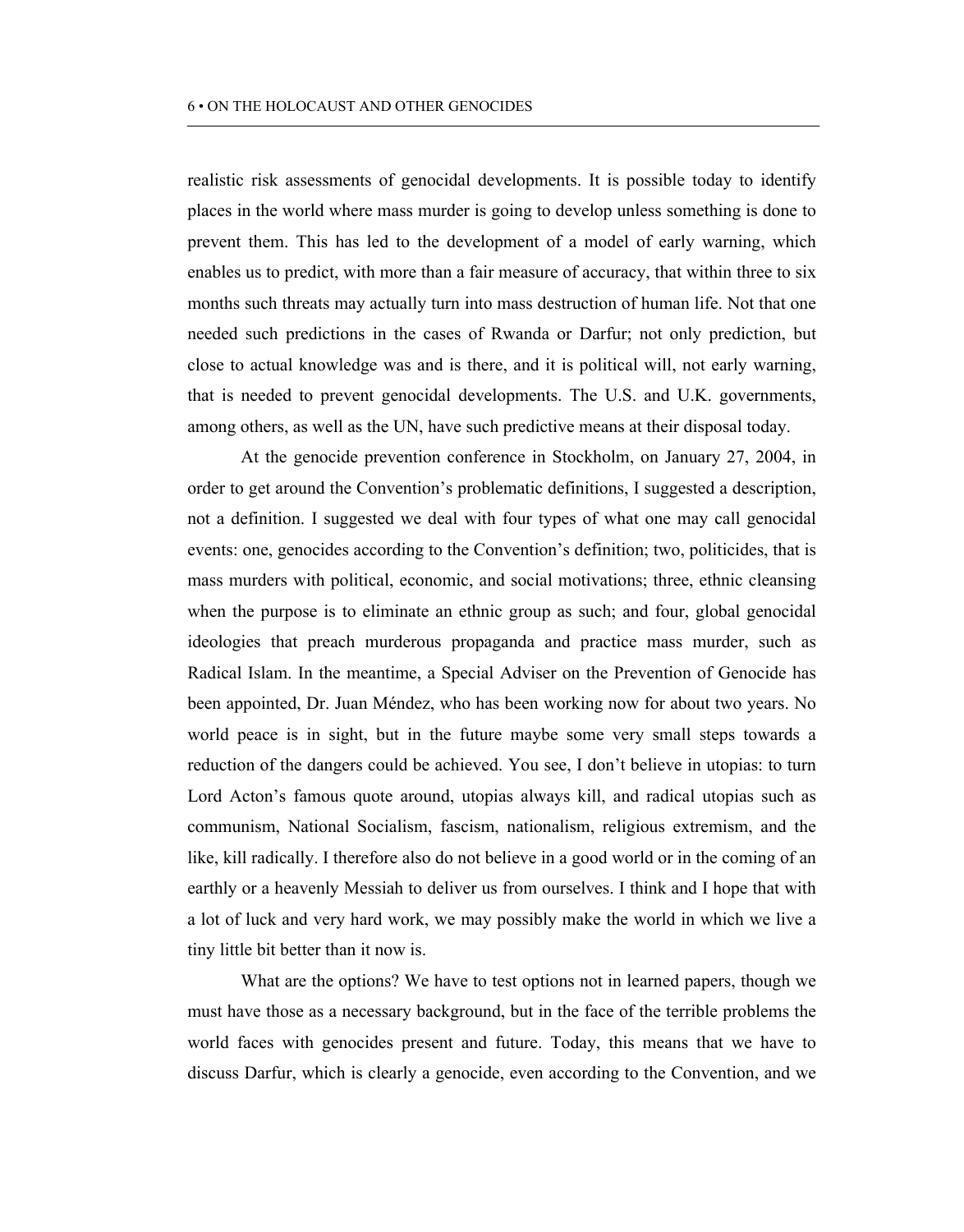have to discuss the relationship between Darfur and the genocides that preceded it, and those that will follow it, as follow it they will.

Darfur is a region in Western Sudan, about the size of France, with more than four million inhabitants. These inhabitants are, in their majority, Black African farmers, divided into four main tribes, and some smaller ones. Cattle herders, who see themselves as Arabs, are a significant minority of the population. One Black ethnicity, the Zaghawa, are nomads, too. Practically all are Moslems, at least formally so. The area is semi-arid, adjoining the Sahara desert, and is slowly drying up. This leads to increasingly bitter fights over scarce arable land and water, and the herders, whose lands can no longer support their cattle, are trying to drive out the farmers, who are plagued by droughts and slowly disappearing sources of livelihood. The government in Khartoum is a radical Islamic government, which was been forced, more or less, to arrive at a seeming accommodation with the Black African Christian and animist tribes in the South, after a civil war that lasted about twenty years, during which the Arabs in the North tried to annihilate their enemies. About two million lives were lost there in what, again, was undoubtedly a genocidal conflict. The so-called peace signed between the North and the South increasingly seems to develop into another effort by the North to rule the Christian and animist South. In a sense, the rebellion of the Black tribes of Darfur against the increasing oppression by the Sudanese government, which supports the Arab herders, is a continuation of that other civil war. The Sudanese response to demands of greater autonomy and more aid to Darfur, was the organization, by the government, of militias called the Janjaweed, which, since 2003, have been systematically destroying Black villages, killing men and raping women en masse. Probably some 400,000 deaths have occurred, and not the 200,000–300,000 that you can read about in the press. Death occurred not only through direct killing but also through mass dying in refugee camps, within Darfur and in neighboring Chad; some 2.5 million people have been displaced and vegetate in refugee camps. Little sowing was done last year, and less will have been done after the current rainy season ended in late September. Humanitarian aid agencies are incapable of dealing with this disaster, and their security is increasingly threatened by the Khartoum government and its allies,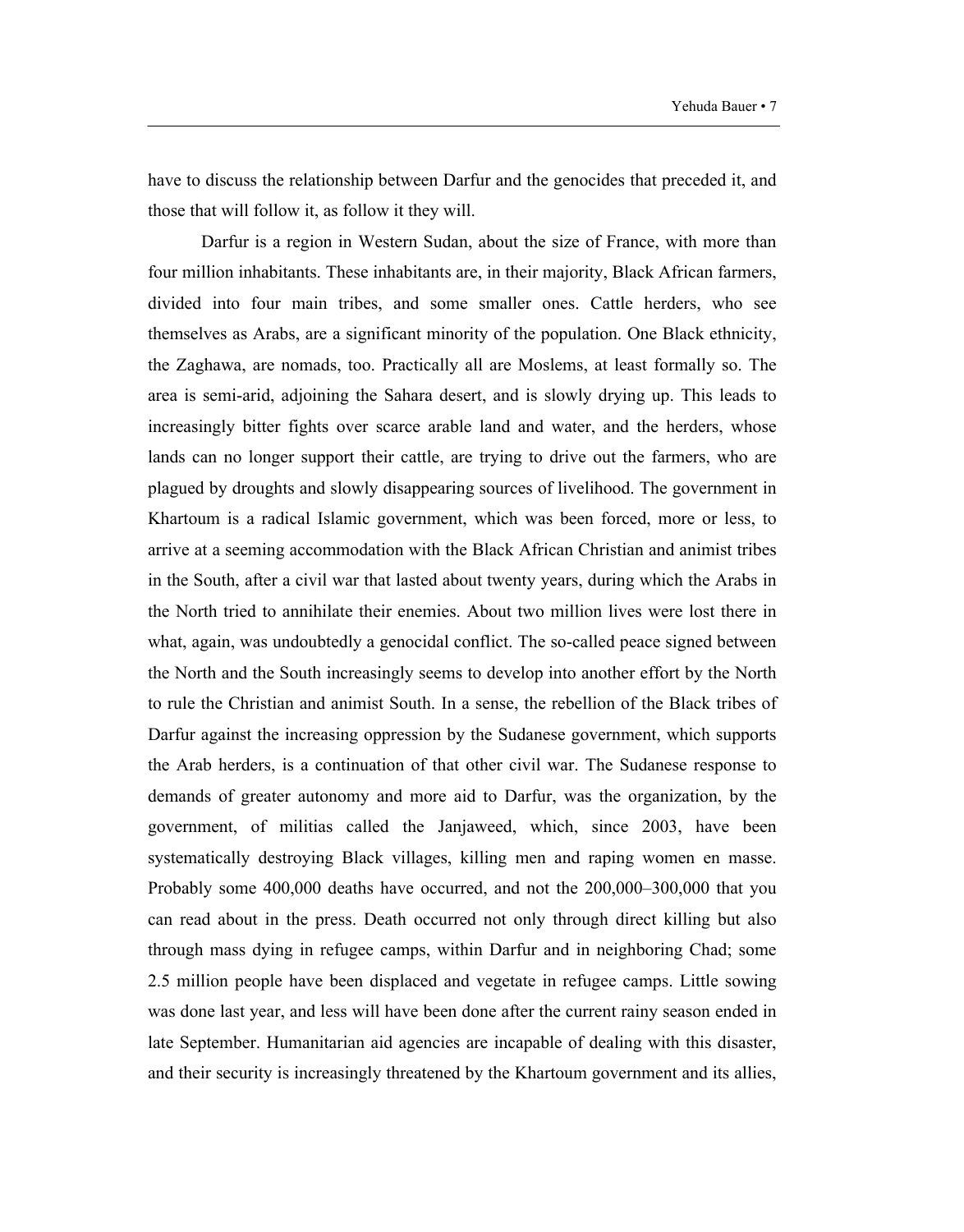and we are therefore facing a continuing genocide by illnesses, hunger, and so on, especially of the weakest, namely the small children. In the meantime, spurred on by a worsening climate of violence, the rebel groups of the Black farmers that fought the Sudanese government, have begun setting upon each other in mutual massacres, and one of them, led by the nomadic Zaghawa, and headed by a gentleman called Minni Minnawi, has lately become an ally of the Khartoum regime. It is also the one group that signed a so-called peace agreement with the government. The others, representing most of the Black ethnic groups, have not. The great powers have been incapable of dealing with all this. China, which owns oil concessions in southern Sudan, does not want to displease the Sudanese government, and has openly declared that it will veto any resolution that may force that government to disarm the Janjaweed and stop Sudanese planes, largely supplied by Russia, from bombing Black villages. The U.S. Congress passed a resolution declaring the situation a genocide, but no action was taken. The UN and the other powers have not been able to agree on anything useful. The U.S. government itself is prevaricating. The parallel with Rwanda is obvious. The African Union sent a small, increasingly useless armed force into Darfur to oversee a truce that no one keeps; it has no mandate to protect civilians. A so-called peace agreement has been signed between the Sudanese government and the Minnawi former rebel group. The chances that it will hold are minimal.

What can be done? The UN Security Council has adopted a resolution to send troops there. But that is likely to take many months, the mandate of these troops is unclear, and member countries are reluctant to volunteer troops and money. However, the main thing is that the UN made any dispatch of troops conditional upon the agreement of the radical Islamists in Khartoum, headed by that great liberal and humanitarian, the head of the murderers, Omar el-Bashir. Under these conditions, there will be no UN force. But even if there was a UN force, the purpose would not be to prevent genocide in Darfur, because genocide is already happening there; if they are successful, which is very doubtful, they would aim to stop it. For prevention of genocidal events such as the one in Darfur, academics are now working on what we call a tool-box, that is, a series of graded non-military measures, to be employed in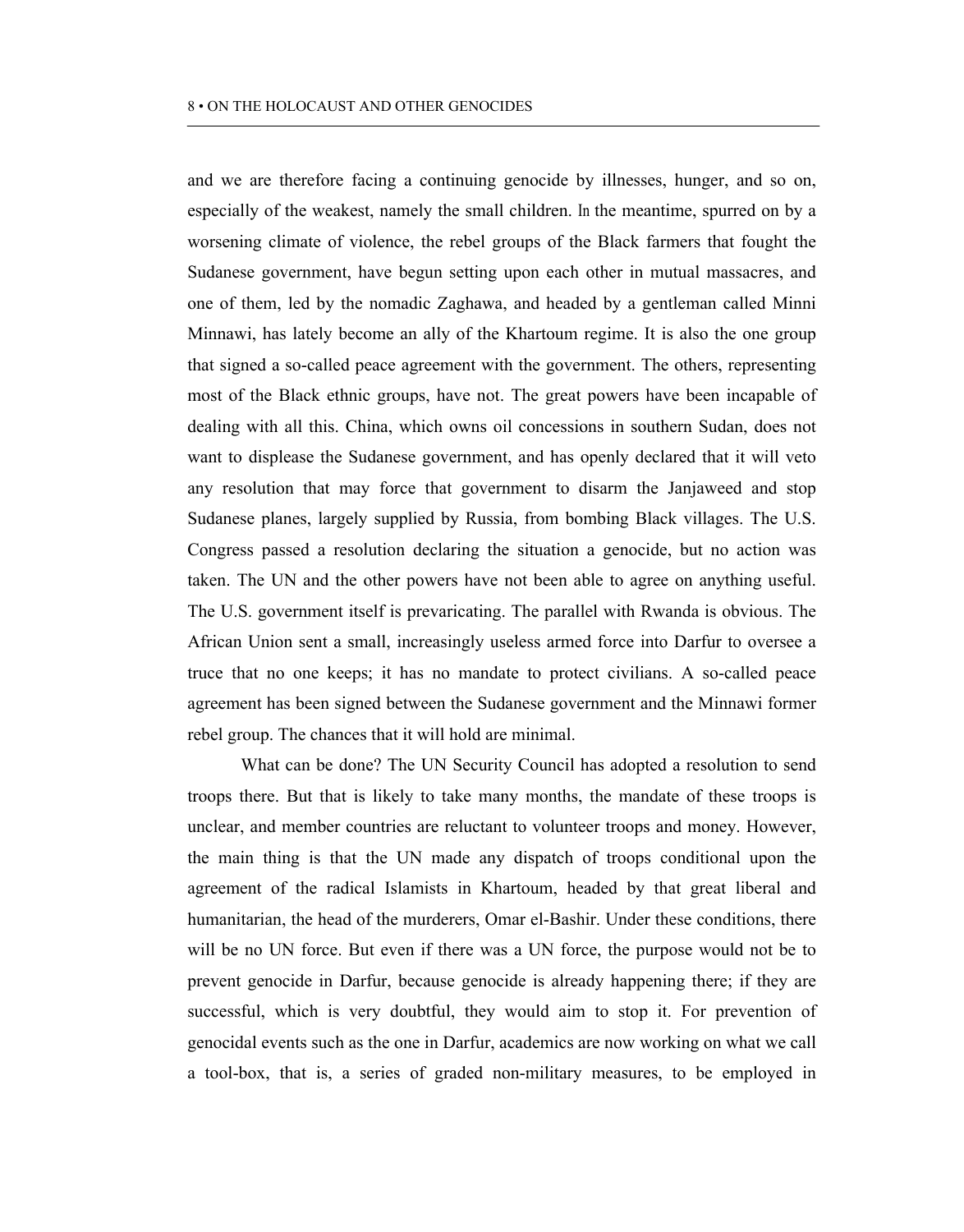situations where genocide is threatened, before it actually happens, and possible armed intervention to stop it if it does happen. But even if we have a tool-box like that, the really crucial question will be one of pressure on the political world. What do we do in order to help create the political will to stop mutual mass killings? Somewhat to our surprise, we found out that academics actually have much more clout than they think, and the general idea is to create coalitions of pressure groups that will come with practical proposals, with media campaigns, and similar actions, and that will work through politicians and sympathetic governments. Will this succeed? I have not the slightest idea. All I know is that we must try.

What is the connection of the Holocaust to all this? The Holocaust, we said, was a form of genocide. Why then do we here deal with the Holocaust, and not with one or more of all the other genocidal events as central issues? I think the answer is that the Holocaust was the most extreme form of a malady that racks the human race, that is a danger to its very existence—not the only danger, as I indicated, but a very serious one —and therefore the Holocaust has become the paradigm for genocidal threats generally. From a Jewish point of view, there is an immediate topicality about the link of the Holocaust with genocide generally: Jews are, today, for the first time since 1945, again threatened, openly, by a radical Islamic genocidal ideology, whose murderous rantings have to be taken more seriously than the Nazi ones were, unfortunately, two and more generations ago. We should realize that there is a direct connection between the Shoah and present-day genocidal events and threats.

Where, then, are the parallels between the Holocaust and other genocides? The main one, of course, is that the suffering of victims of all genocidal massacres or mass murders is always the same. There is no gradation of suffering. No genocide is better, or worse, than another genocide. No murder is worse than another. No torture is better than another torture. The Jews did not suffer less, or more, than Tutsis in Rwanda, or Armenians in the Ottoman Empire. To argue otherwise, is not only morally unacceptable, but in actual fact provides a platform for an essential distortion of the Holocaust by setting it apart, outside of history.

Another parallel, in my view, is the fact that all genocidal events I am aware of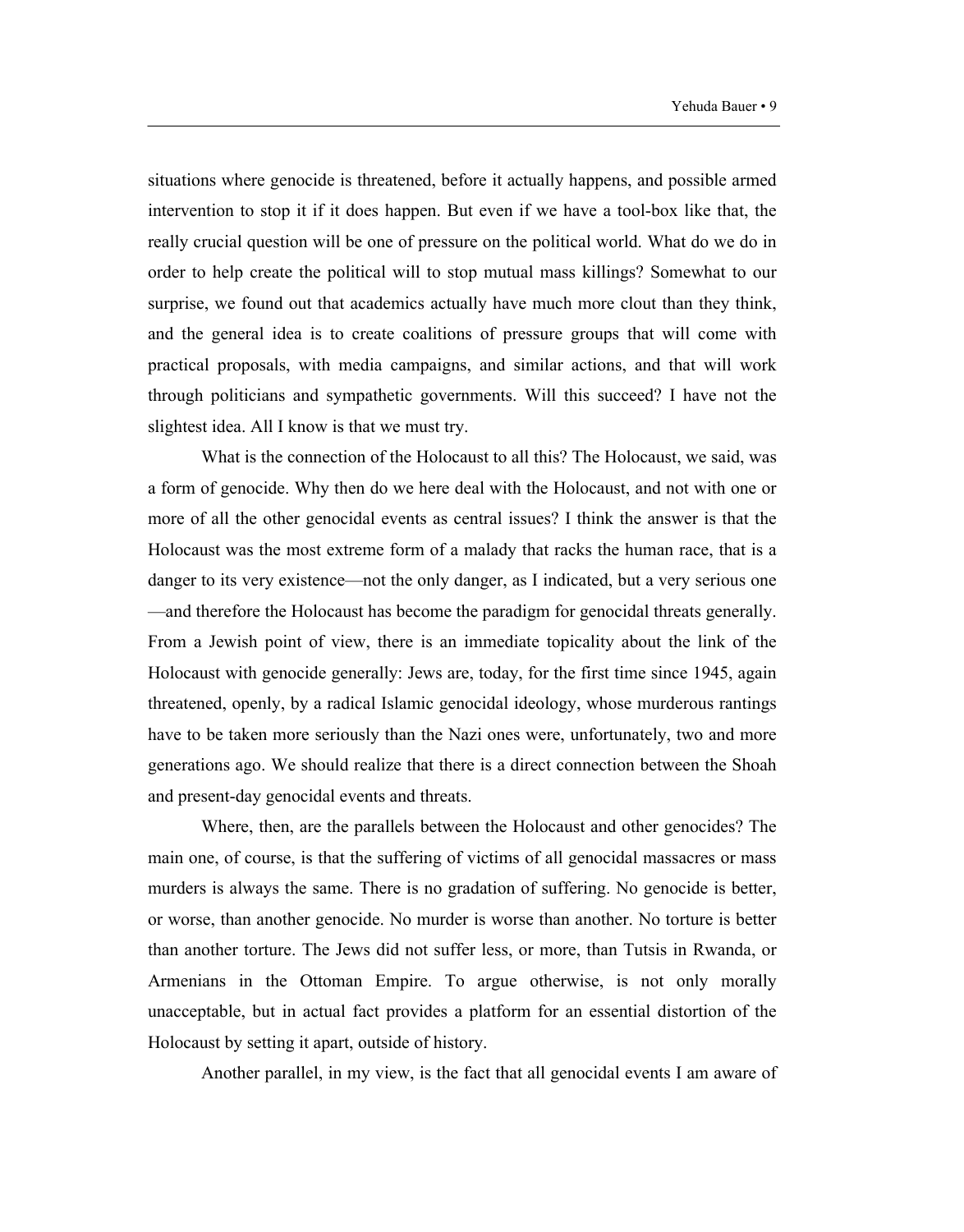were always committed with the best possible means available to the perpetrators. Armenians were murdered with machine guns; telegraph, telephones, and railways were used; and Ottoman bureaucracy had acquired its efficiency by learning from French, German, and Austrian teachers. The Hutu in Rwanda used a centralized bureaucracy inherited from Belgian colonialism and radio communications to transmit detailed instruction to every corner of their country. They did not have gas, so they did not use it. The Germans had gas, modem military means, an excellent bureaucratic and propaganda machine, so they used these.

All elements in genocides that have occurred since the early twentieth century—and before—are repeated in one or more other genocidal events. But the Holocaust, while containing elements that can be found in other genocides, also contained elements that are not found in any other similar event. What are these elements?

One that might be controversial and not accepted by some is that all other genocides I know of were committed away from the center of the perpetrators' regime. Carthage and Melos, destroyed and murdered by the Romans and the Athenians, were not in Rome or in Athens. Armenians in Istanbul and Izmir were, except for the leadership mostly left alive, and the genocide was concentrated in the Anatolian provinces. In Rwanda, there was a reverse situation: the genocide was indeed committed at the center, but by Hutus who came from the north-western provinces that had never been under Tutsi rule—many of the victims were Hutus who opposed the genocide. The Holocaust took place in the center of what was probably the most advanced civilization of the twentieth century. It came from a country that had produced giants of human culture, the Beethovens, the Goethes, and the Schillers. Unfortunately, the people who ruled that country in the thirties and forties of the last century bore different names. The fact that the monster came from that center of modern civilization was, to my mind at least, an unprecedented disaster.

There are five more such unprecedented elements. First, the fact that the Germans searched for, found, registered, humiliated, dispossessed, concentrated, transported, and murdered every single individual whom they defined as being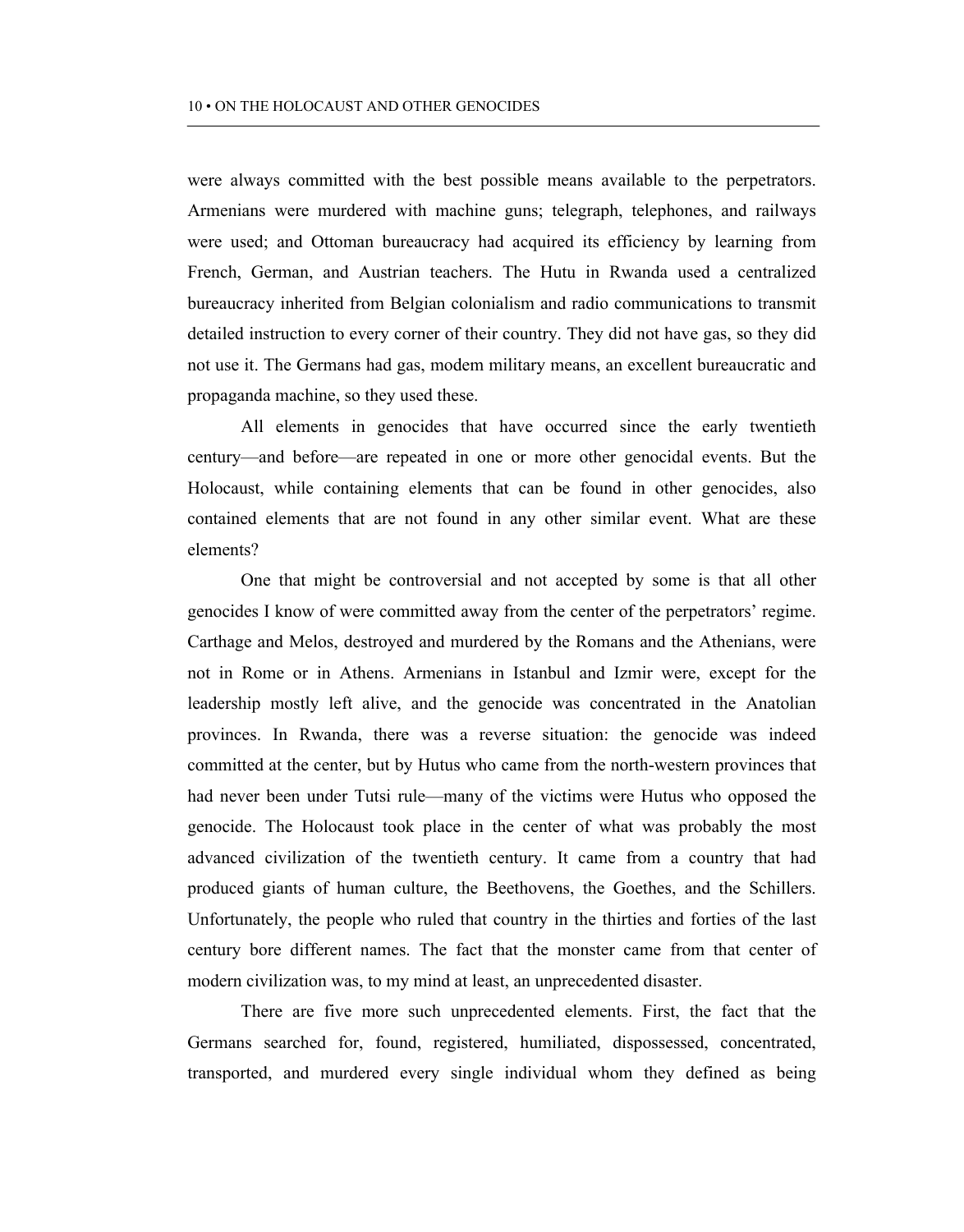Jewish—not self-definition, then, but definition by the perpetrator. Mark you, every single such person. A recent book called *Hitler's Jewish Soldiers* is, in my opinion, selling us a lie, a distortion. There never were Jewish soldiers in Hitler's army. There were a few people who were defined as half-Jews, Mischlinge, who received special dispensation so as to be included in the Wehrmacht, because the Germans did not consider them to be Jews, and they did not consider themselves Jews either. And, of course, there were so-called quarter-Jews, with one Jewish grandparent, who were considered, usually, to be German. So did they consider themselves. People defined as Jews were killed for the crime of having been born, and not recruited into the army. Second, Jews were to be killed everywhere the German writ ran, which ultimately was to happen all over the globe. "Today, Germany is ours—tomorrow, the whole world will be" screamed the Nazi hordes: "*Heute gehört uns Deutschland, Morgen die ganze Welt*." In his interview with the Mufti of Jerusalem, Hajj Amin al-Husseyni, on November 28, 1941, Hitler said that after victory he would approach all governments everywhere to deal with the Jews as Germany was doing. Never before had there been a universally-conceived genocide.

Third, every genocide, however defined, and most mass murders of all kinds, are rationalized by an ideology. These ideologies have a pragmatic background—issues of economy, politics, social problems, status, military interests, and so on. Darfur is a good example: a gentleman by the name of Ahmed Acyl Aghbash was the leader of the Chadian Salamat subtribe of the Juhayna, who themselves are part of the Razeigat, a large Arab Bedouin ethnicity in Darfur and Chad. He was an intellectual who developed an ideology that saw in the Juhayna the descendants of Muhammad's tribe, the Bani Kureish. As descendants or relatives of Muhammad, the Juhayna should rule from the Nile to Lake Chad, and remove, enslave, or destroy the Black ethnicities who stand in their way. Aghbash, who was killed in an accident in 1982, received his arms from Libya, which wanted do destabilize Chad. The go-betweens were the Urn Jalul, also part of the Juhayna, and their chief, Sheikh Hillal Mohammed Abdallah, who was tremendously impressed by Aghbash and befriended him. Sheikh Hillal's son is Musa Hillal, the commander of the Janjaweed in Darfur, the perpetrators of the genocide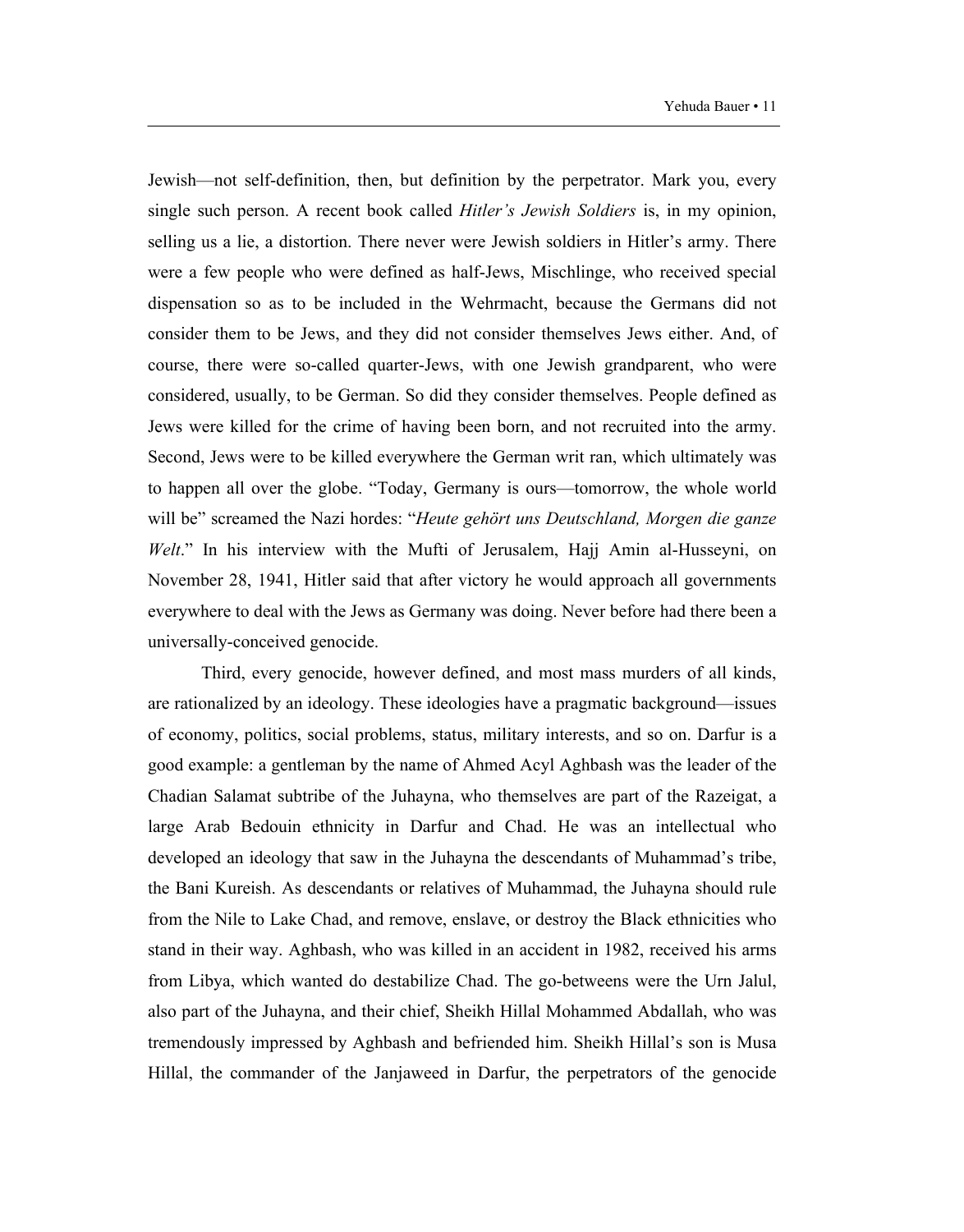there. So you have an ideology, but it is pretty obvious that the ideology is, to use a Marxist term, the super-structure for something very real—the craving for land and possessions, itself caused by an ecological disaster. You can follow the same development in all genocides I know of: the Young Turks developed the ideology of doing away with an ancient enemy demanding Armenian autonomy and accused of collaborating with the Russians, because they wanted to establish a new Turkicspeaking empire stretching from the Bosporus to Kazakhstan, instead of the old one that was collapsing. North Americans developed ideologies of the essential primitiveness and barbaric behavior of Native Americans because what they were after was the land and the riches under the soil. But not so in the Holocaust. Nazi antisemitic ideology was not based on any economic or social or political basis. They did not kill the Jews in order to get their property. They took their property because they wanted, at first, to get rid of them, and then they robbed them on the way to killing them. Thus, to give you an example, they first robbed the Jews of Rhodes, because they needed their money, then deported them to the Greek mainland. There they stripped them of their wedding rings, and their last possessions. But then they did not use them as slave labor, as a rational tyranny would have done, but shipped them, at some cost, to Auschwitz to be killed. Why? Because the killing was ideological, and the robbery was a corollary to murder, not its cause. Nazi ideology regarding the Jews had the quality of a series of nightmares. They talked about the Jewish desire for world control, which of course was a mirror image of their own dream to rule the world. They accused the Jews of corrupting Aryan civilization, they revived the blood libel, and they accused the Jews of war-mongering. Most, if not all, of this was inherited from Christian antisemitism, but then, Christianity never planned a genocide of the Jews. In accordance with the teachings of St. Augustine, Jews should be punished for not recognizing Jesus as the Messiah and Son of God, they could be discriminated against, oppressed, dispossessed, even exiled, but not killed, because they had souls and killing a Jew was a cardinal sin. In practice, of course, this was not observed, and the history of medieval Christendom is full of incidents of murder of Jews; often popes and bishops had to intervene to try to rescue Jews from the results of their own incitement. And yet, there was some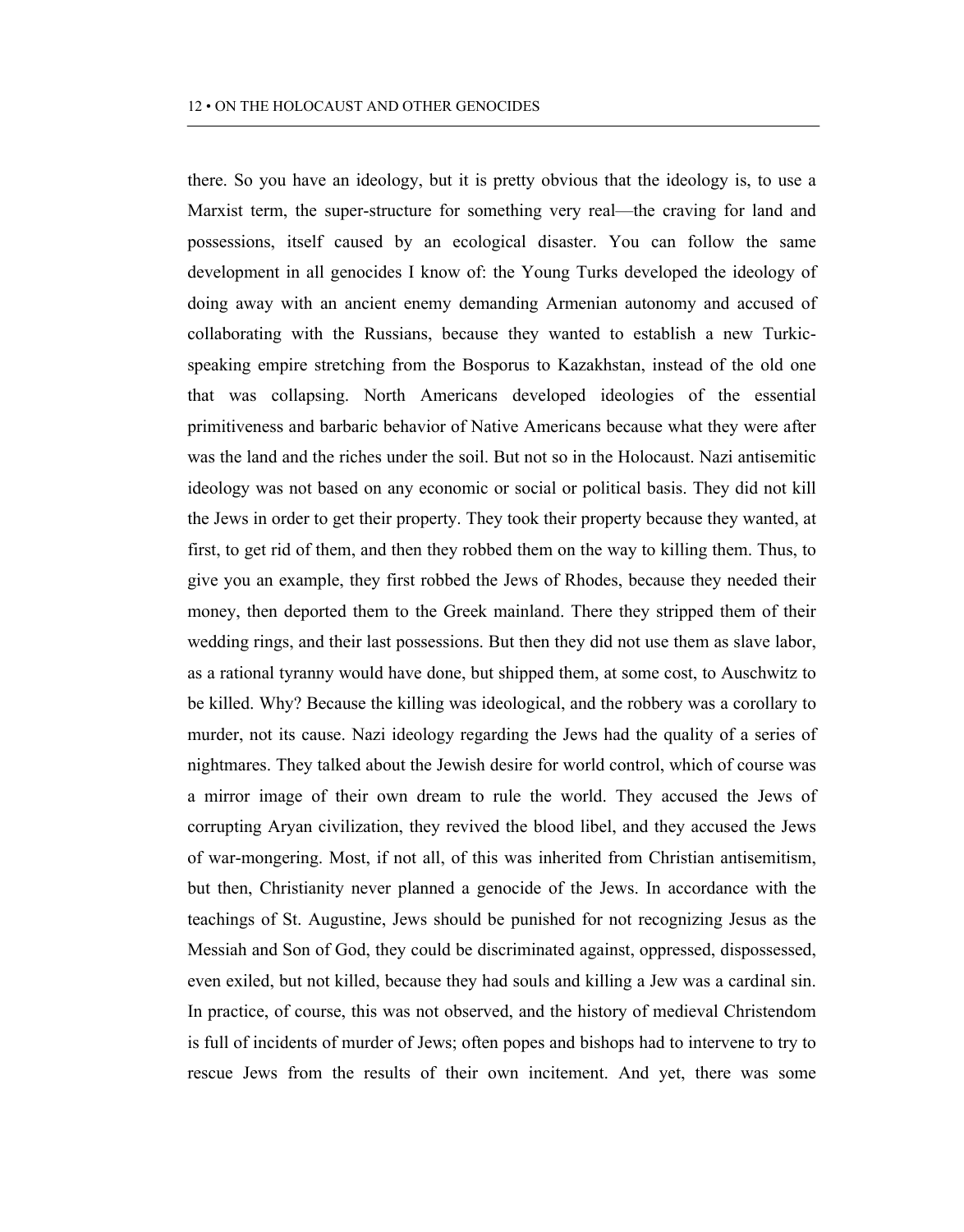protection through a Christian morality that took its cue from the Jewish heritage. The Nazis were anti-Christian, because Christianity, as their ideologues argued, was essentially a Jewish invention. They removed Christianity from Christian antisemitism, and were left with, so to speak, pure antisemitism. But Christian hatred of Jews was itself based on nightmares, which resulted, for instance, in 1348, in the accusation that the Jews had poisoned wells. Nazi Jew-hatred was purely ideological, again in the Marxist sense, and had no relationship to real Jews or real German problems. It was totally non-pragmatic. In 1942, for instance, they were building a military road from Lwow, now Lviv, to the Crimea, for their armored forces. Not too many Ukrainians could be recruited for doing the hard labor, so they took some 40,000 or so Jews from the ghettoes near the planned road and established slave labor camps for them to build it. And as they were building the road, these Jews were killed. And then they had no laborers, and they had a problem. The killing was totally anti-pragmatic, anti-modern, anti-capitalistic, anti-cost-effective. They murdered the inhabitants of the Lodz ghetto although they were producing essential goods for the German Army; they did the same in Bialystok and elsewhere. I could give you many dozens of documented examples. There never has been a genocide based on nightmares, on ideological phantasies. There was no precedent for this in human history, as far as I can tell.

The fourth element is Nazi racism, which tried to establish a new world order based on a hierarchy of races—and we know, as I have said, that there are no races. The Nordic peoples of the Aryan race were to be at the top, perhaps with some allies, and everyone else in hierarchic order under them. No Jews, because there would be no Jews left alive. This was a totally new, revolutionary concept. We have had one religion replacing another, one nation instead of another, one empire instead of another, even one social class instead of another, as in the French Revolution, which brought the bourgeoisie to power instead of the aristocracy. From that perspective, communism was nothing new. But a world racial hierarchy was. It was, I would argue, the only really revolutionary attempt at reordering society in the twentieth century. And it was quasireligious, as Saul Friedländer and Uriel Tal have discussed many years ago. The Aryans were the sons of light, and they had a messiah, Adolf Hitler, who would realize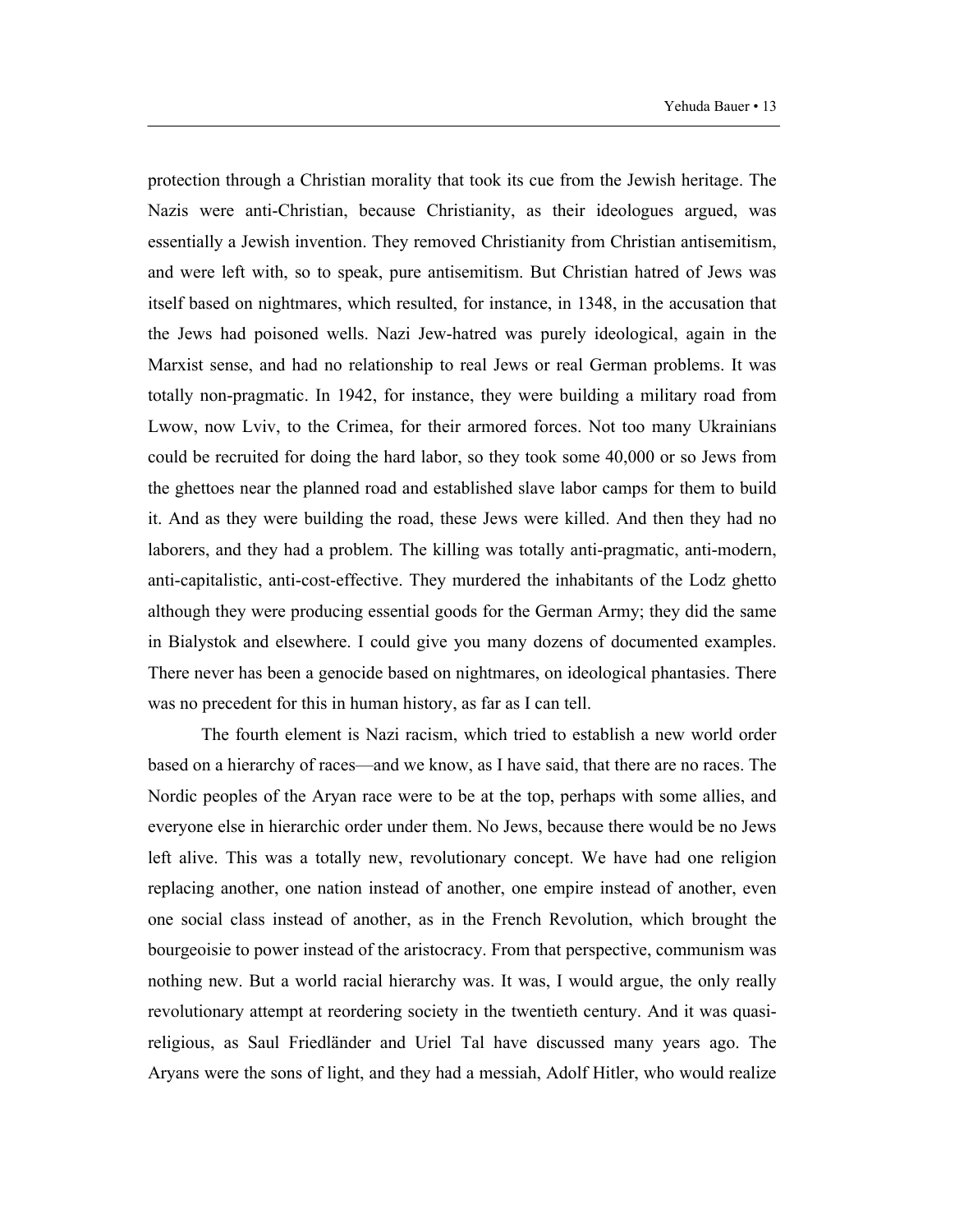their innermost dreams. At the great Nuremberg party rallies, vast numbers of people assembled in the open, and projectors beamed gothic arches over them. It was a virtual church. And there was a platform, an altar really, and behind was a huge cross—well, a swastika, reminiscent of a cross. And then the Savior himself appeared, and spoke to the people. There was a god, and there had to be a Satan, and there was one, namely the Jew. Based on a Christian antisemitic tradition, and therefore acceptable to many who had, after all, been brought up on Christian traditions, racism could take hold. This unprecedentedness of racism, with its historical background helps, I think, to explain the unprecedentedness of the Shoah.

Fifth, the Jews, the last remnant of the roots of European civilization, which is based on three pillars: Athens, Rome, and Jerusalem. Athens and Rome—the aesthetics, the philosophy, the great literature, architecture, orderly government ruling according to law, and so on. Jerusalem—the prophets, the moral message, Christianity, which is founded on ethical Jewish values. But Athens and Rome are no more. People who live there no longer understand the old languages, they pray to different gods, and write different literature. But the Jews were still there, and though their traditions developed and their beliefs changed, there is a continuum. My grandchildren go to nonreligious schools, and in their first grades—what do they learn? The Bible, of course, because that is the foundation of our culture and our language. They read words that were written some two and a half thousand years ago, without a dictionary. You people who were raised in America on English literature, try that with Chaucer, and you won't go very far. And Chaucer lived less than seven hundred years ago. The Nazis wanted to destroy the civilization from which they came, they wanted to do away with the heritage of the French Revolution, with liberalism, conservatism, socialism, democracy, pacifism, and they were quite conscious of what they were doing. The Jews, reminding everyone of one of the main roots of European civilization, symbolized for them, in a way correctly so, what they wanted to destroy. The situation of the Jews, their place in history in the Nazi context, had no precedent.

You will no doubt have noted that I have avoided the use of the term "uniqueness." I stopped using it almost two decades ago. Uniqueness might mean that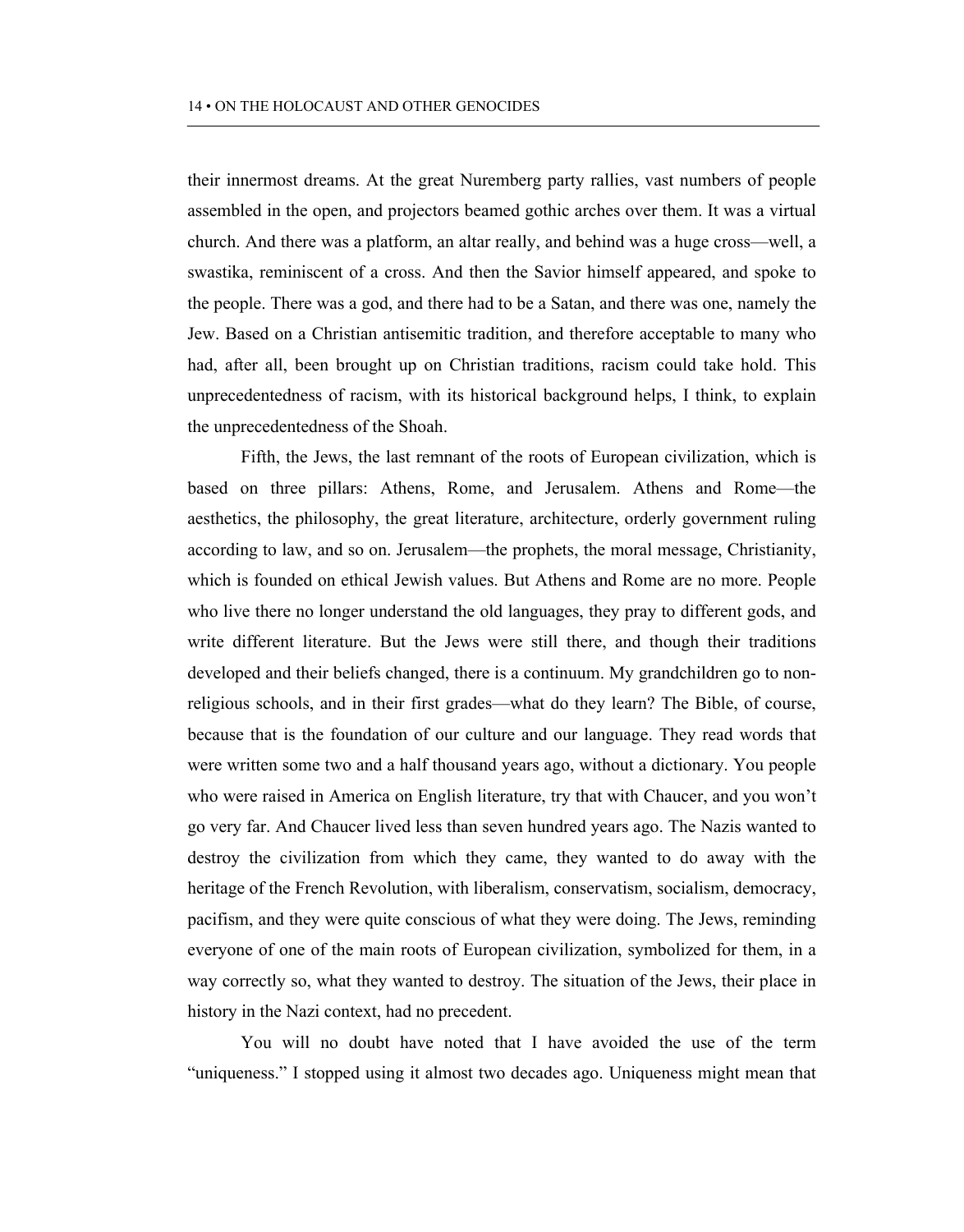it happened just once in history, and will not be repeated in the future. But the Holocaust was not caused by a God or by a Satan; it was caused by humans for human reasons, and it can therefore be explained by other humans. And everything done by humans can be repeated by humans—never in exactly the same way, to be sure, but in very similar ways. And then, you see, uniqueness would indeed mean the intervention of some kind of transcendence in this very human history. This is absolutely false. There is no transcendence, here on anywhere else. It is a history of a huge crime, of death, of murder. People talking about transcendence mystify and therefore distort the Holocaust in order to live with it more comfortably. There is nothing to be comfortable about, and I oppose the kind of delusion that is hinted at with the term uniqueness. So I invented—what a chutzpah from a Jew for whom English is a second or third language—a new term: unprecedentedness. The term is awkward, I know, but it reflects exactly what I mean. The Shoah can be repeated, approximately, and Shoah theology is a fascinating intellectual exercise, but it does nothing to explain what happened.

The Shoah was unprecedented. But it was a precedent, and that precedent is being followed. In Rwanda, for instance, Hutu genocidaires wanted to kill every single Tutsi. Did their ideologists consciously learn from the Germans? I think we ought to examine that possibility. The main Hutu ideologue of the genocide, Ferdinand Nahimana, is alive and well in Canada. He studied at European universities. Did he never hear about the Nazis?

But, on the margins of the Holocaust, there are the Righteous, the non-Jews who rescued Jews, the Jews who rescued Jews, and, believe it or not, the Jews who rescued non-Jews, during the Holocaust. In the darkness of the Holocaust, in which the real story is not survival, but death, there are heroic attempts to live, to produce, to rescue, to maintain remnants of humanity. Let us not overdo them, but they are also part of the reality of that time, and it is they who give us a right to learn and to teach. If there was only despair and death, we could not do that.

A historian is not worth her or his salt if she or he does not tell a true story, because only to analyze, as I have done here, would be useless. Basically, a historian is someone who tells true stories. In the future, you may not remember my analysis, but I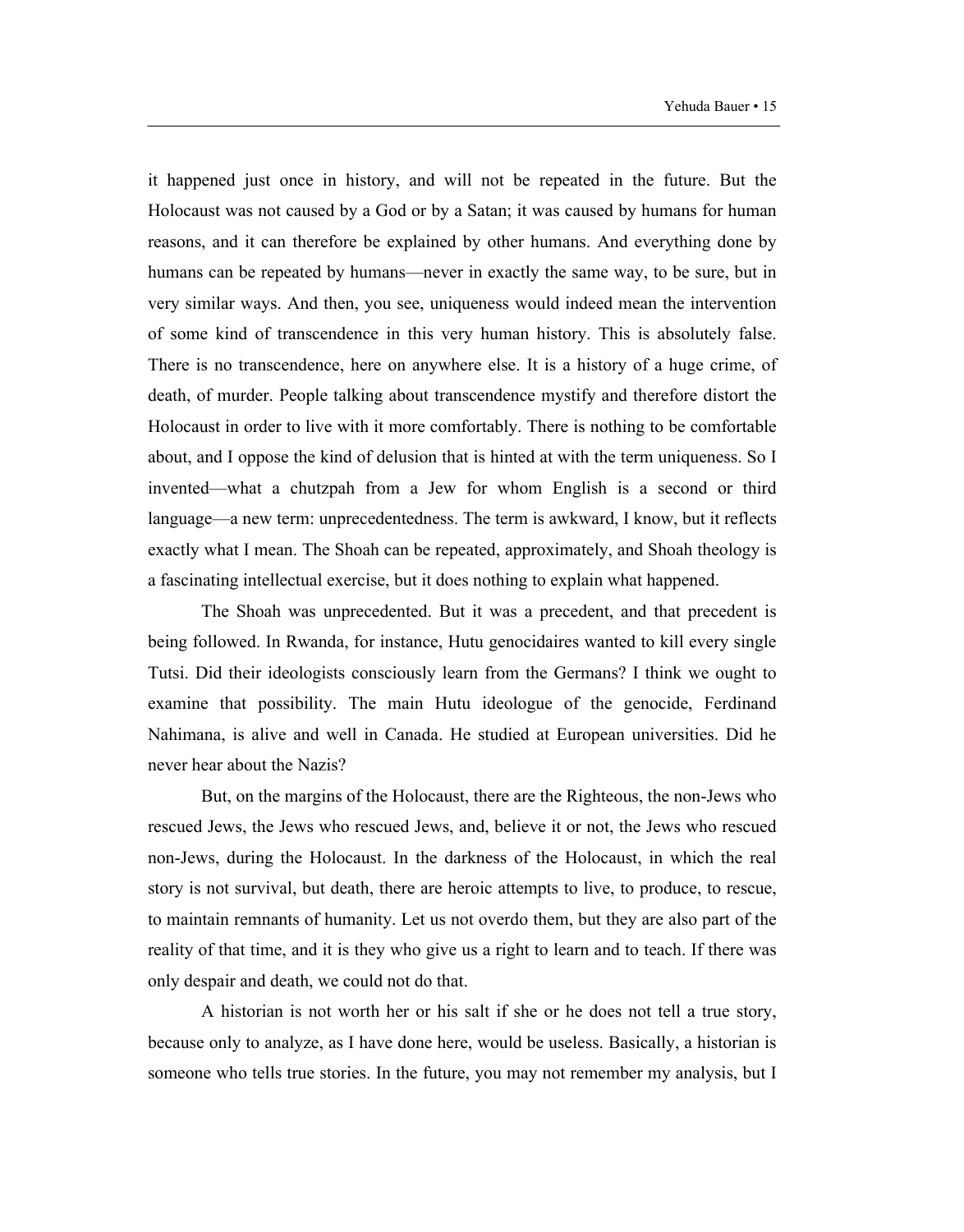hope you will remember the story. My story tonight is, like so many Holocaust stories, about ambiguity.

His name is Yossi Halpern, and he is still around, in Israel. He was sixteen years old when he fled, alone, from Nazi-occupied western Poland to the Soviet-occupied East. He wanted to go to school, but the Soviets forced him to become a teacher in a small Belorussian village, to teach small kids to read and write. The peasants supported him. They got him a wooden barrack, some benches, and a blackboard. They even got him some chalk. And he asked them to provide the children with a small playground in front of the school barrack. The land belonged to the only rich peasant in the village, a man by the name of Bobko, who had two sons, the younger one called Sergei. The Bobkos did not want to give up the small piece of land, but the peasants threatened them that if they refused, they would report them to the Soviet authorities. The land was obtained, but the Bobkos did not forget or forgive. Then the Germans came. The peasants promised Yossi they would protect him, but there was Bobko, and he would denounce the young Jewish teacher to the Germans. So Yossi left the village and managed to get false Polish identity papers; he went to Baranovichi, the nearest town, and got a job with a Belorussian collaborator as a supervisor of an agricultural estate some distance from the town. He did well, and got in touch with a group of partisans in the nearby forest, whom he supplied with medicines, salt, and sugar. He became too cocksure of himself, and in the end was caught by Belorussian militias while smuggling salt. He was arrested as a Pole and put into prison in Baranovichi to await trial. A commission composed of a German and a Belorussian was coming to check the jail, and Yossi went to the prison commandant, confessed that he was a Jew, and asked if the latter could rescue him: if the commission made a physical examination and found that he was a Jew, he would be killed instantly. The prison head said he could not help him, because he had already reported on him as a Polish prisoner and had to produce him to the commission, but he advised Yossi to turn to the Belorussian, not the German, in the hope that somehow he might be saved. Then the commission came, and Yossi opened the door to the Belorussian. When he entered, there was a table, and on the other side of it sat—who, if not Sergei Bobko. They stared at each other, and then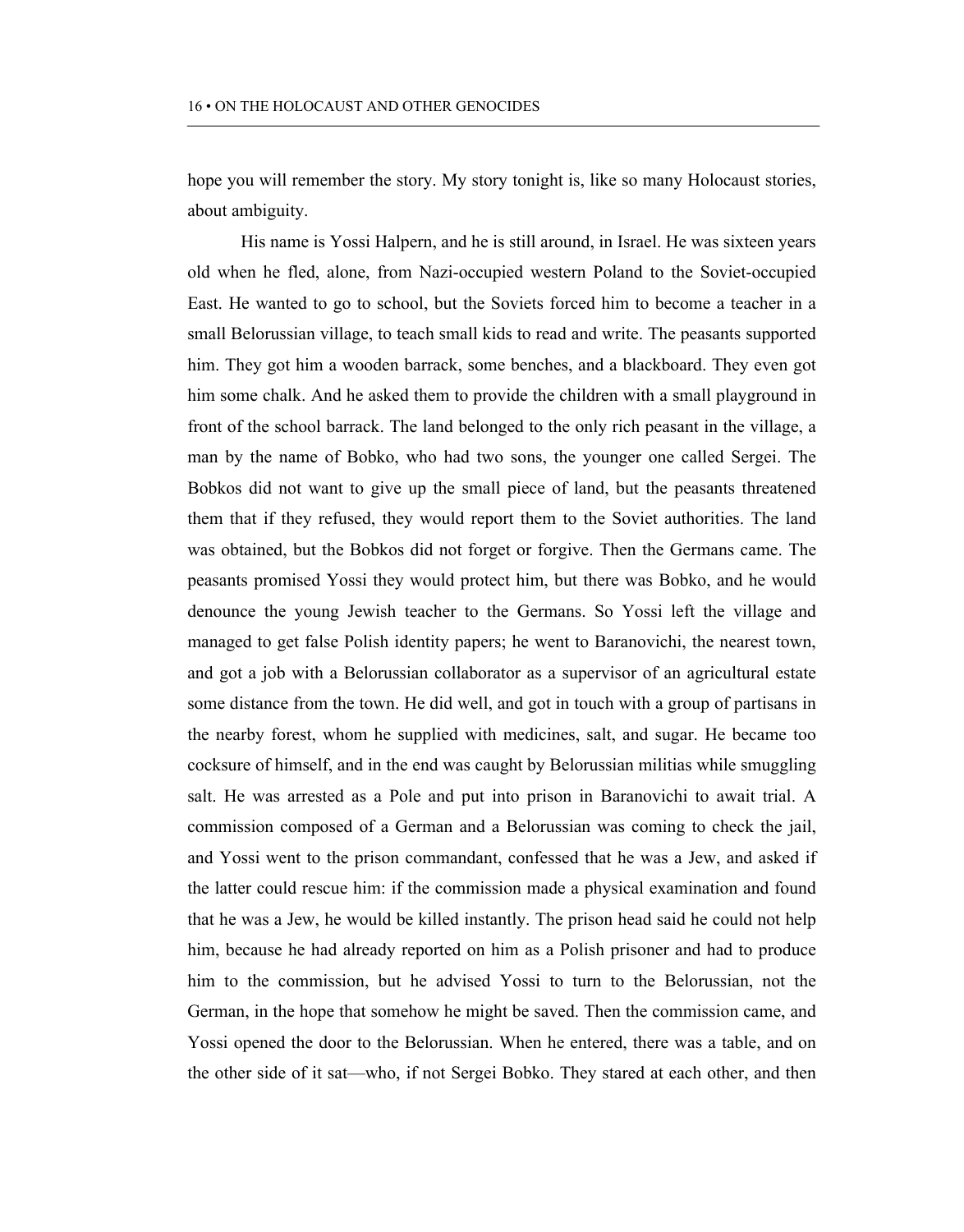Bobko said—get out of here, and if I ever see you again, that will be the end of you. Yossi fled from the prison as fast as he could. After the war, Bobko was hauled before a Polish court, because he had served as a deputy commandant of a terrible concentration camp named Koldichewo, and had killed many Poles there. He claimed that he had saved the life of a Jew, called Yossi Halpern. The Polish authorities found Yossi, and Yossi confirmed that indeed, Bobko had saved his life. All the other Belorussians who had murdered Poles in that camp were hanged; Bobko instead received a life sentence, because he had saved Yossi's life. A number of years later he was released—a war criminal, with many lives on his conscience, but who had saved one life, of someone he had hated. Was he a bad person who had done one good thing is his life, or a basically good person whose upbringing and exterior circumstances had made him become a bad person? I don't know. Do you?

Most of us are neither completely good nor completely bad. Most of us are somewhere in the middle. Maybe it is that that gives us some hope for the future.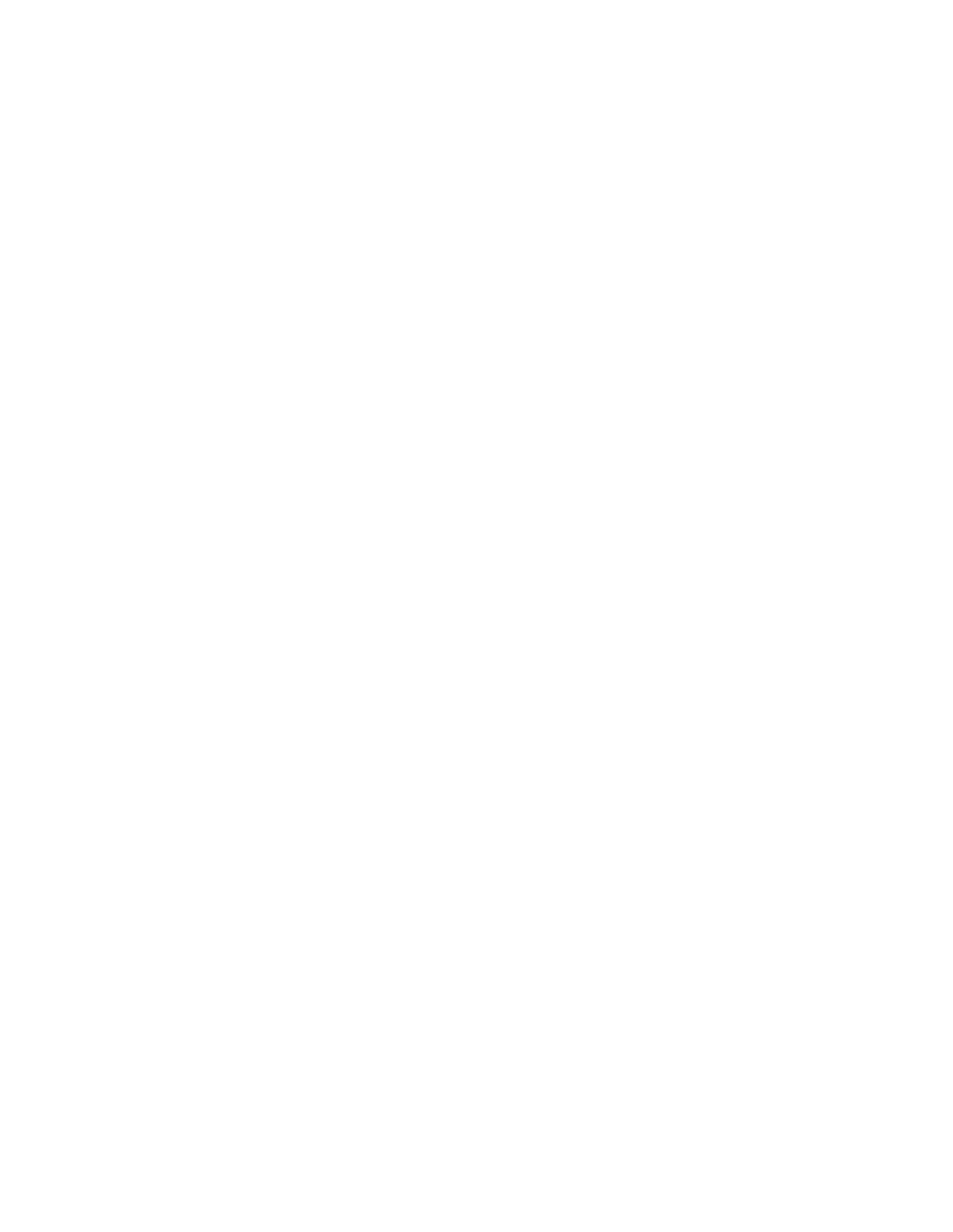YEHUDA BAUER is Professor Emeritus of Holocaust Studies and founding Chair of the Vidal Sassoon International Center for the Study of Antisemitism at the Hebrew University of Jerusalem, former director of the International Institute for Holocaust Research at Yad Vashem, and a member of the United States Holocaust Memorial Museum's Academic Committee. A founder of the field of Holocaust studies, he currently serves as academic advisor to Yad Vashem and to the Task Force for International Cooperation on Holocaust Education, Remembrance, and Research. He is the founding editor of the United States Holocaust Memorial Museum's scholarly journal, *Holocaust and Genocide Studies*, a member of the Israeli Academy of Science, and the 1998 recipient of the Israel Prize for expertise on the Holocaust, antisemitism, and genocide. Dr. Bauer's publications include *Rethinking the Holocaust* (2001); *Jews for Sale? Nazi-Jewish Negotiations, 1933–1945* (1994); *Out of the Ashes: The Impact of American Jews on Post-Holocaust European Jewry* (1989); and many others.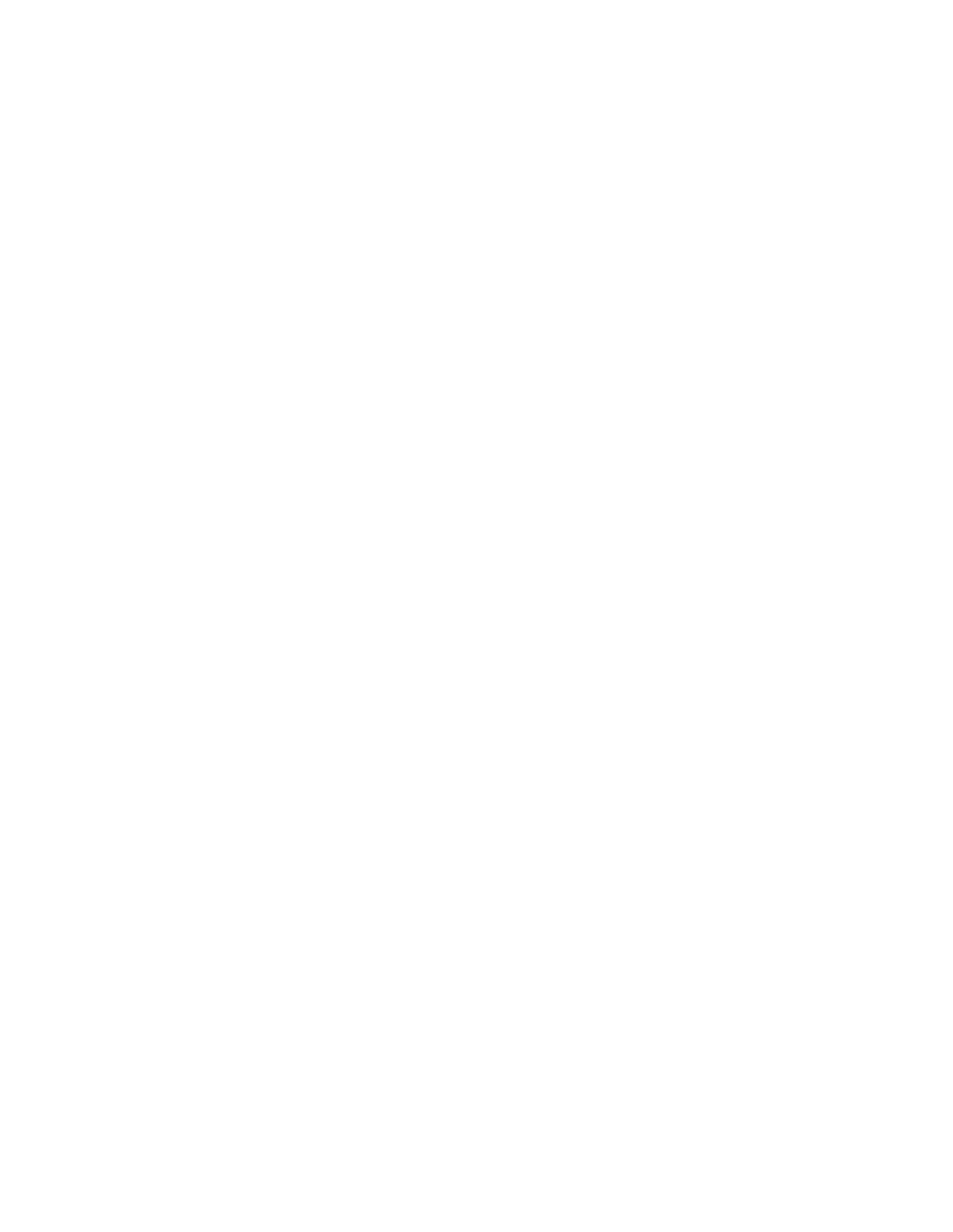## *Available Occasional Papers*

"On the Holocaust and Other Genocides," by Yehuda Bauer, 2007\*

"Refugee Historians from Nazi Germany: Political Attitudes toward Democracy," by Georg G. Iggers, 2006\*

"The Holocaust in the Soviet Union," CAHS symposium presentations, 2005\*

"Ghettos 1939–1945: New Research and Perspectives on Definition, Daily Life, and Survival," CAHS symposium presentations, 2005\*

"Lithuania and the Jews: The Holocaust Chapter," CAHS symposium presentations, 2005\*

"The Path to Vichy: Antisemitism in France in the 1930s," by Vicki Caron, 2005\*

"Sephardim and the Holocaust," by Aron Rodrigue, 2005\*

"In the Shadow of Birkenau: Ethical Dilemmas during and after the Holocaust," by John K. Roth, 2005\*

"Jewish Children: Between Protectors and Murderers," by Nechama Tec, 2005\*

"Anne Frank and the Future of Holocaust Memory," by Alvin H. Rosenfeld, 2005\*

"Children and the Holocaust," CAHS symposium presentations, 2004\*

"The Holocaust as a Literary Experience," by Henryk Grynberg, 2004\*

"Forced and Slave Labor in Nazi-Dominated Europe," CAHS symposium presentations, 2004\*

"International Law and the Holocaust," by Thomas Buergenthal, 2004\*

"Initiating the Final Solution: The Fateful Months of September–October 1941," by Christopher Browning, 2003\*

"On Studying Jewish History in Light of the Holocaust," by David Engel, 2003\*

"Past Revisited: Reflections on the Study of the Holocaust and Contemporary Antisemitism," by Steven J. Zipperstein, 2003\*

"From the Holocaust in Galicia to Contemporary Genocide: Common Ground—Historical Differences," by Omer Bartov, 2003\*

"Confiscation of Jewish Property in Europe, 1933–1945: New Sources and Perspectives," CAHS symposium proceedings, 2003\*

"Roma and Sinti: Under-Studied Victims of Nazism," CAHS symposium proceedings, 2002\*

"Life After the Ashes: The Postwar Pain, and Resilience, of Young Holocaust Survivors," by Peter Suedfeld, 2002\*

"Why Bother About Homosexuals? Homophobia and Sexual Politics in Nazi Germany," by Geoffrey J. Giles, 2002\*

"Uncovering Certain Mischievous Questions About the Holocaust," by Berel Lang, 2002\*

"World War II Leaders and Their Visions for the Future of Palestine," by Gerhard L. Weinberg, 2002\*

"The Conundrum of Complicity: German Professionals and the Final Solution," by Konrad H. Jarausch, 2002\*

"Policy of Destruction: Nazi Anti-Jewish Policy and the Genesis of the 'Final Solution,'" by Peter Longerich, 2001\*

"Holocaust Writing and Research Since 1945," by Sir Martin Gilbert, 2001\*

"Jewish Artists in New York during the Holocaust Years," by Matthew Baigell, 2001\*

"The Awakening of Memory: Survivor Testimony in the First Years after the Holocaust, and Today," by Henry Greenspan, 2001\*

"Hungary and the Holocaust: Confrontations with the Past," CAHS symposium proceedings, 2001\*

"Facing the Past: Representations of the Holocaust in German Cinema since 1945," by Frank Stern, 2000\*

"Future Challenges to Holocaust Scholarship as an Integrated Part of the Study of Modern Dictatorship," by Hans Mommsen, 2000\*

"Moritz Fröhlich—Morris Gay: A German Refugee in the United States," by Peter Gay, 1999\*

"Jewish Resistance: A Working Bibliography," by CAHS staff, 1999; third edition 2003; web version, 2000, third web edition, 2003\*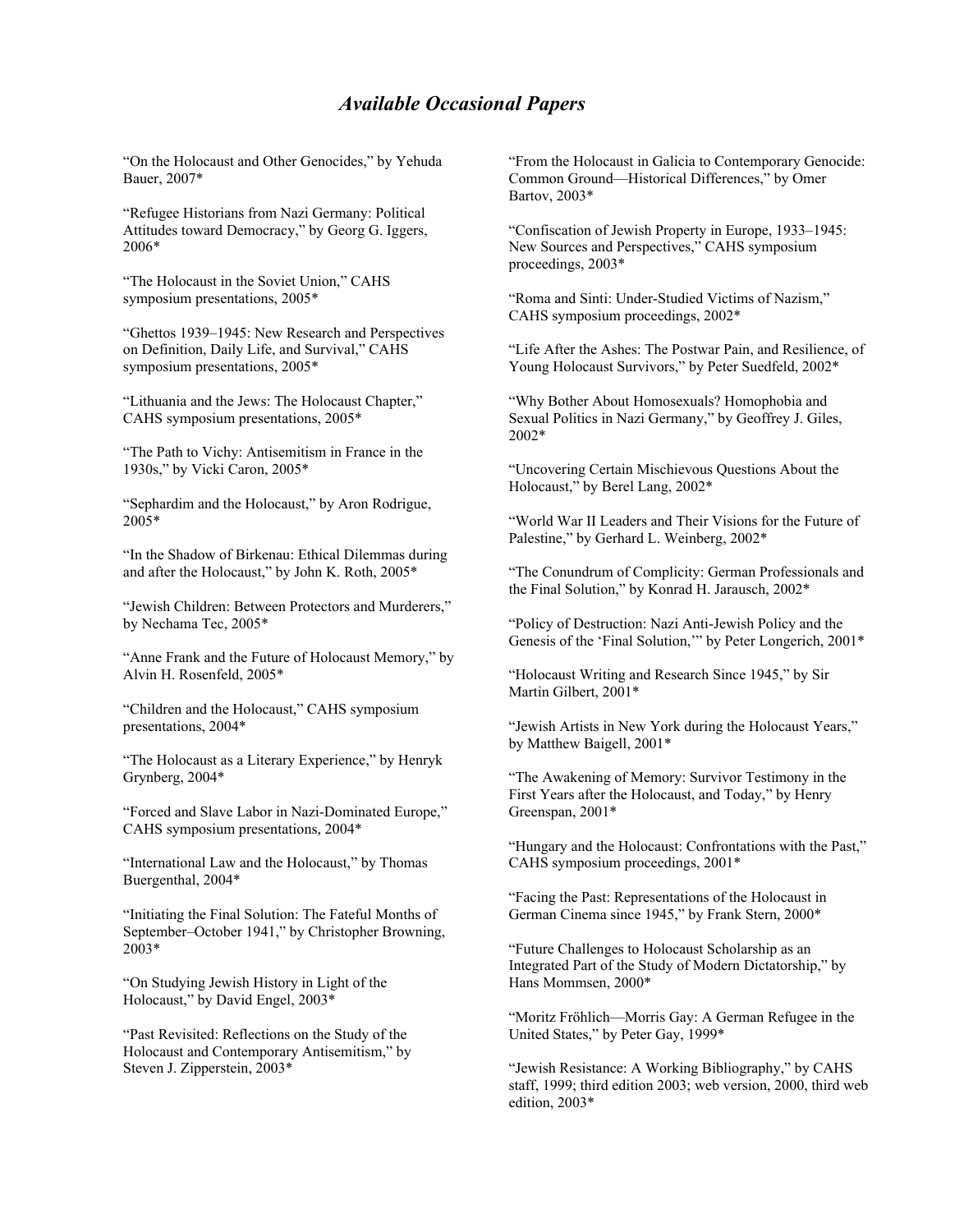"Profits and Persecution: German Big Business and the Holocaust," by Peter Hayes, 1998\*

"On the Ambivalence of Being Neutral: Switzerland and Swiss Jewry Facing the Rise and Fall of the Nazi State," by Jacques Picard, 1998\*

"The Holocaust in the Netherlands: A Reevaluation," a USHMM-RIOD conference summary by Patricia Heberer, 1997\*

"Jewish Resistance: Facts, Omissions, and Distortions," by Nechama Tec, 1997\*

"Psychological Reverberations of the Holocaust in the Lives of Child Survivors," by Robert Krell, 1997\*

"The First Encounter: Survivors and Americans in the Late 1940s," by Arthur Hertzberg, 1996\*

"The 'Willing Executioners'/'Ordinary Men' Debate," by Daniel Goldhagen, Christopher Browning, and Leon Wieseltier, 1996\*

"Preserving Living Memory: The Challenge and Power of Video Testimony," by Geoffrey H. Hartman, 1995

"Germany's War for World Conquest and the Extermination of the Jews," by Gerhard L. Weinberg, 1995\*

*Single copies of occasional papers may be obtained by addressing a request to the Academic Publications Branch of the Center for Advanced Holocaust Studies. A complete list of the papers and selected pdf files (\*) are also available on the Museum's website at www.ushmm.org/research/center/publications/intro/fulllist.php?sort=date#occasional.*